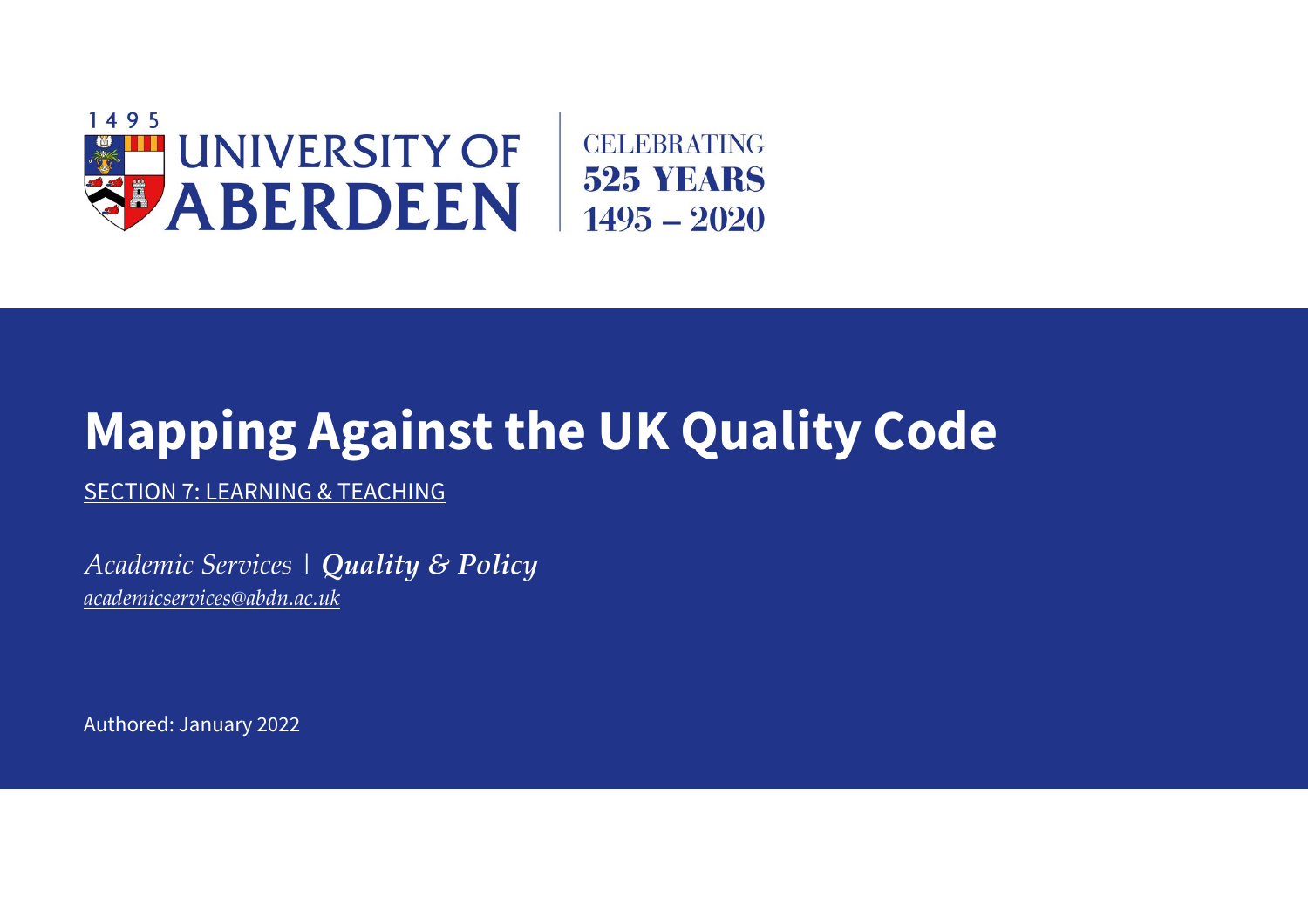# **SECTION 7: LEARNING & TEACHING**

## INTRODUCTION

The Quality Code is split into 12 themes, available online on the QAA website at https://www.qaa.ac.uk/quality-code. The Learning and Teaching theme ensures the strategic direction of all learning, teaching and education activity within an organisation. Learning and Teaching is particularly important in the higher education setting, as one of the key strands of activity alongside research. This theme also ensures that all policies are in place to ensure students have a supported and meaningful educational experience. The Quality Code describes this theme as:

*This Theme gives guidance to providers to help support the provision of effective, high-quality learning opportunities for all students, wherever or however the learning is enabled and whoever enables it. It applies to any learning opportunity that leads to the award of a UK higher education qualification or academic credit, from short courses involving single modules to multi-year courses. Learning and teaching enables students' achievement to be reliably evaluated through assessment, calibrated to the national reference points, for example the Frameworks for Higher Education Qualifications.*

This theme aims to ensure there is strategic direction and a strategic approach taken to the learning and teaching activities within the University. It also ensures that all students have a high-quality education and student experience, with opportunities for growth and development.

In defining key terms that will be used frequently in this section, the Quality Code notes the following: 

Learning: The process through which students acquire new, build on, or reformulate existing, knowledge, skills and practice. 'Teaching' is any activity that facilitates this learning.

**Effective learning and teaching:** Learning and teaching that enables student achievement towards their intended qualifications or awards, through education that they, and other stakeholders, value. This may be monitored through providers evaluating learner engagement levels.

**Stakeholders:** The wider community of individuals and bodies that inform, influence and/or contribute to learning and teaching practice in higher education.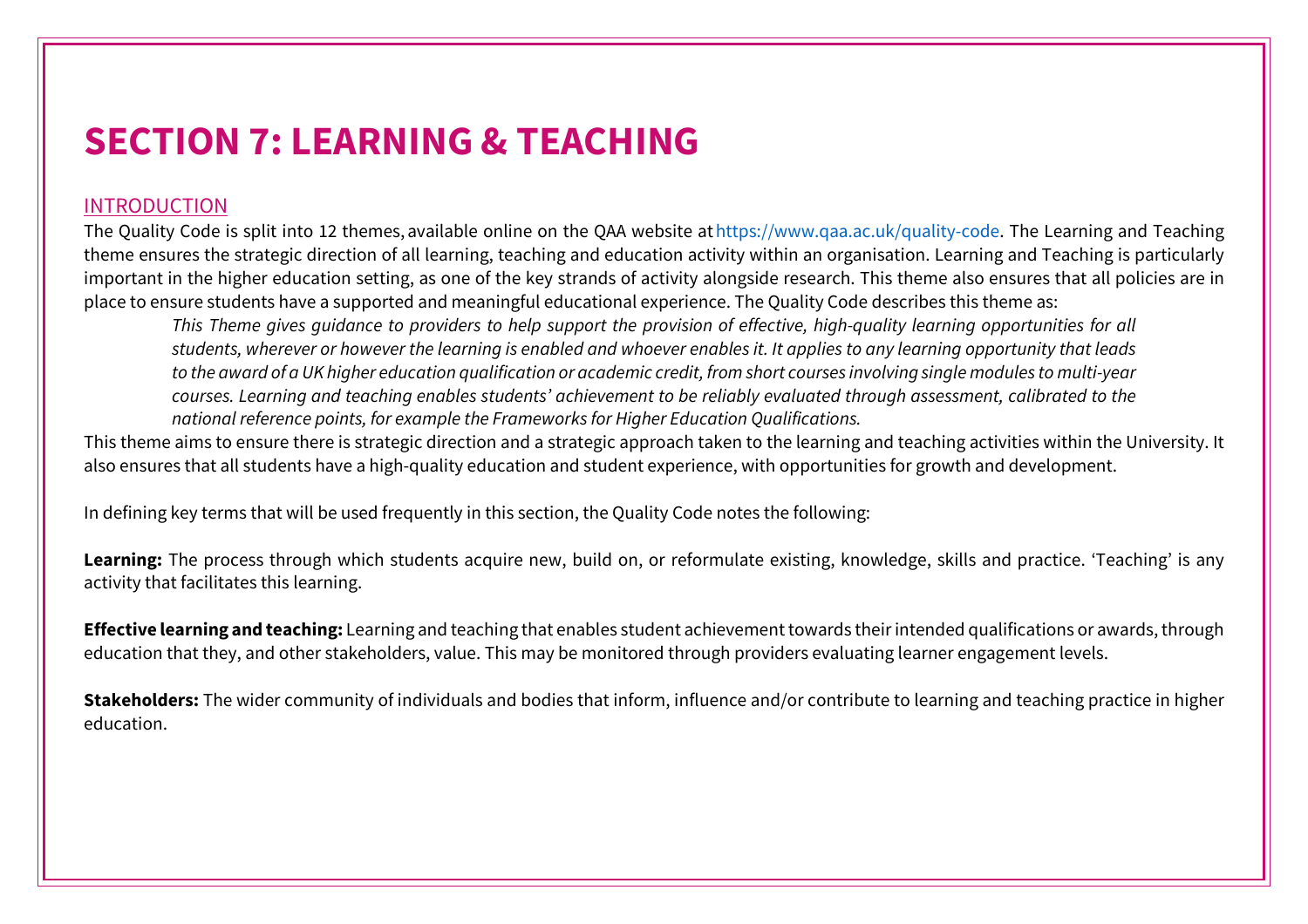### SECTION 7: LEARNING & TEACHING

The Quality Code has three different sections: the expectations for standards; the expectations for quality; and the guiding principles. The relevant expectations for standards and quality are detailed below. The Guiding Principles are mapped to the University's own policies, procedures and quality mechanisms. There are two separate sections for the University's practices, detailing what the University does and has in place to support that expectation/principle, as well as the supporting documentation, which includes reference to supporting policy, procedure, website or other document.  

#### **EXPECTATIONS FOR QUALITY & CORE/COMMON PRACTICES**

Courses are well designed, provide a high-quality academic experience for all students and enable a student's achievement to be reliably assessed.

From admission through to completion, all students are provided with the support that they need to succeed in and benefit from higher education.

The provider has sufficient appropriately qualified and skilled staff to deliver a high-quality academic experience.

The provider has sufficient and appropriate facilities, learning resources and student support services to deliver a high-quality academic experience. 

The provider actively engages students, individually and collectively, in the development, assurance and enhancement of the quality of their education experience.

The provider supports all students to achieve successful academic and professional outcomes.

| <b>GUIDING PRINCIPLES</b>                                                                | <b>UNIVERSITY PRACTICES</b>                                                                                                                                                                                                                                                                                     | <b>SUPPORTING DOCUMENTATION</b>                                                                                                                         |
|------------------------------------------------------------------------------------------|-----------------------------------------------------------------------------------------------------------------------------------------------------------------------------------------------------------------------------------------------------------------------------------------------------------------|---------------------------------------------------------------------------------------------------------------------------------------------------------|
|                                                                                          | <b>GUIDING PRINCIPLES</b>                                                                                                                                                                                                                                                                                       |                                                                                                                                                         |
| 1. Effective learning and<br>teaching is underpinned by a<br>shared understanding of the | The University launched its Aberdeen 2040 University Strategy in 2020.<br>This puts education and research at its heart alongside strategic themes<br>of inclusivity, international, interdisciplinary and sustainability. Aberdeen<br>2040 provides a defining vision for Education at the University and sets | Aberdeen 2040 Strategy (Webpage)<br><b>University Education Committee (Webpage)</b><br><b>Principles and Guidance for Blended Learning</b><br>(Webpage) |
|                                                                                          | out a number of commitments as outlined in the link to our Strategy.                                                                                                                                                                                                                                            |                                                                                                                                                         |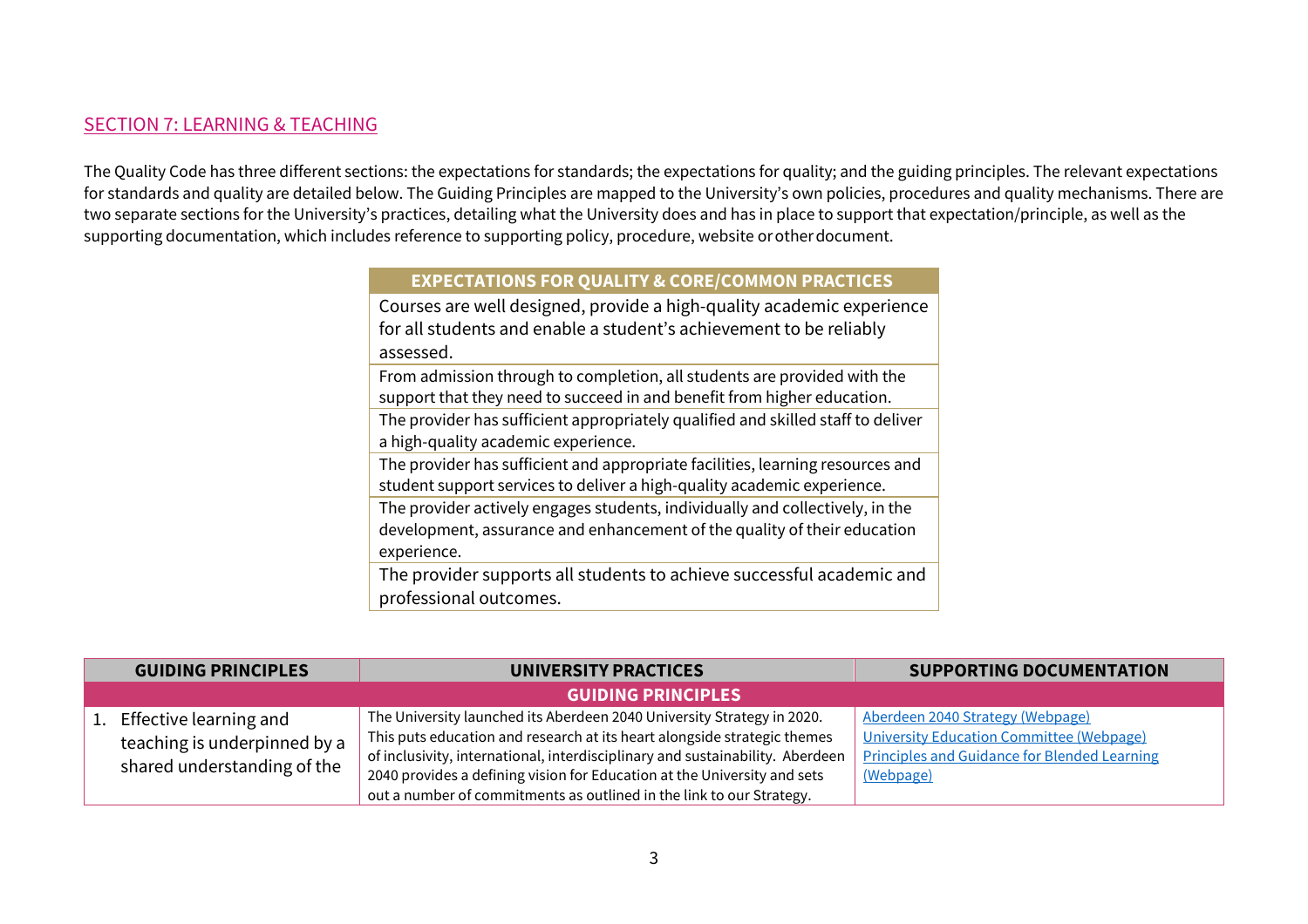#### provider's learning and teaching strategy.

Providers adopt an evidencebased strategic approach to learning and teaching, developed and delivered in partnership with staff, students and other stakeholders (where relevant). Course-level strategies for learning and teaching are consistent with provider-level strategy and tailored to the specific needs of the discipline, which may include relationships with professional, statutory and regulatory bodies (PSRBs).

The University's Aberdeen 2040 Strategy is supported by an operational plan for 2021-2025 which provides details of the actions, supporting measures, and KPIs to address each strategic commitment. Education Commitments are detailed in the operational plan and are being actioned through a series of Task and Finish Groups (TFGs) in the following areas: Aberdeen 2040 Delivery of Education, Aberdeen 2040 Graduate Attributes and Skills, Decolonising the Curriculum, Pastoral Support Review, Work Placements, Monitoring and Absence, and International Experience. These TFGs align to specific Commitments within the Strategic Plan in order to deliver changes to further advance the educational and student experience.

The Education TFG remits for Aberdeen 2040 Strategy have been shared with the wider community including through the University Education Committee and Senate. The focus for the Aberdeen 2040 work has been discussed widely and agreed through consultation with staff and with students.

All Schools and Professional Services Directorates develop annual plans which are reviewed centrally by the Senior Management Team and inform budget setting and planning. Within these, Schools and Directorates are required to comment on their strategic priorities relating to Education and how these align to, and progress made towards Education-related performance indicators. These plans also seek comment on alignment to the Aberdeen 2040 Strategic themes.

The University Education Committee has oversight of strategic matters relating to Education and the work in regard to delivery of Education commitments as set out in Aberdeen 2040.

Proposals for new degree programmes require business case approval through the Programme Management Committee. As part of the business case, Schools require to comment on the alignment of the proposed programme to their School plan.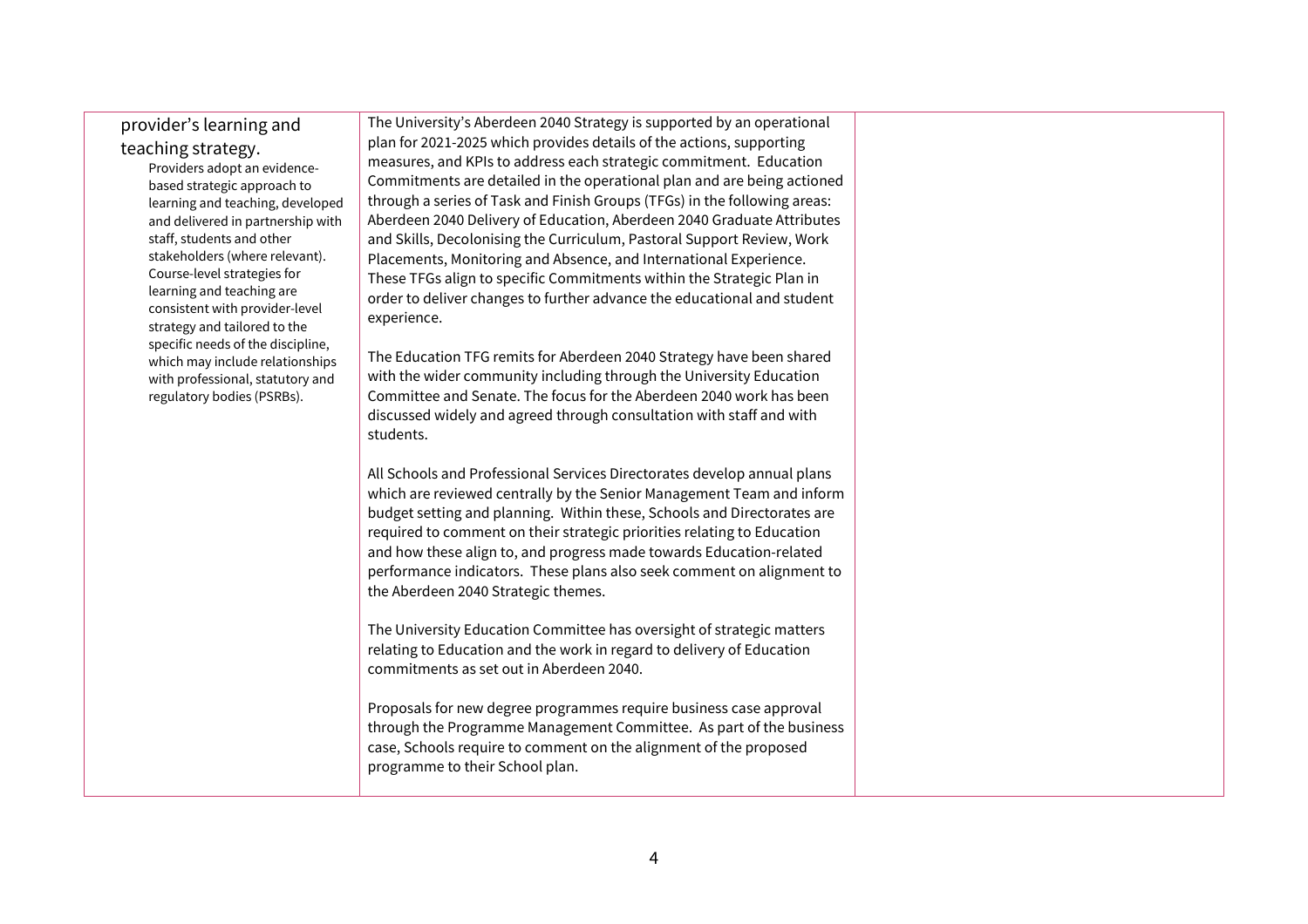|                                                                                                                                                                                                                                                                                                                                                                                                                                                                                                              | Where programmes are accredited by a Professional, Statutory and<br>Regulatory Body (PSRB), their requirements and guidelines are taken into<br>account in informing curriculum design and assessment.<br>In response to Covid-19, the University developed a range of Principles of<br>Blended Learning, which are embedded into the education that we<br>deliver. These were developed in consultation with Schools and the wider<br>University community. Support for educational development is provided<br>via the Centre for Academic Development (CAD) via school focused<br>contacts. This structure enables colleagues to develop and deliver<br>education in a subject-specific supported context.<br>In addition, the Community of Practise accessible through the<br>Enhancement Theme, has provided further opportunities for sharing<br>good practise and access to peer support.                                                                                                                                                                                                                                                                                                                                                                                                                                         |                                                                                                                                                                                                                                                                                                                                                                                                                                                                                |
|--------------------------------------------------------------------------------------------------------------------------------------------------------------------------------------------------------------------------------------------------------------------------------------------------------------------------------------------------------------------------------------------------------------------------------------------------------------------------------------------------------------|-----------------------------------------------------------------------------------------------------------------------------------------------------------------------------------------------------------------------------------------------------------------------------------------------------------------------------------------------------------------------------------------------------------------------------------------------------------------------------------------------------------------------------------------------------------------------------------------------------------------------------------------------------------------------------------------------------------------------------------------------------------------------------------------------------------------------------------------------------------------------------------------------------------------------------------------------------------------------------------------------------------------------------------------------------------------------------------------------------------------------------------------------------------------------------------------------------------------------------------------------------------------------------------------------------------------------------------------|--------------------------------------------------------------------------------------------------------------------------------------------------------------------------------------------------------------------------------------------------------------------------------------------------------------------------------------------------------------------------------------------------------------------------------------------------------------------------------|
| 2. Effective learning and<br>teaching is underpinned by a<br>focus on student<br>achievement and outcomes.<br>Providers design, deliver, monitor<br>and evaluate learning and<br>teaching with a focus on the<br>outcomes to be achieved by the<br>student and how effectively the<br>chosen learning and teaching<br>approaches enable this. Providers<br>use a variety of evidence to assess<br>student achievement and<br>outcomes throughout their<br>educational experience and<br>respond accordingly. | For every degree programme, the relevant regulations are in place to<br>ensure that students can achieve and succeed in their learning. This<br>includes assessment regulations to ensure that intended learning<br>outcomes are achieved and assessed appropriately. Aims and intended<br>learning outcomes, at a course and programme level, are considered for<br>appropriateness as part of the approval process and are made available<br>to students ensuring transparency for learners and providing an ability to<br>gauge progress towards the stated outcomes. In addition, students are<br>monitored at a course level in terms of their progress towards the stated<br>outcomes and a system for support exists for individuals who are flagged<br>'at risk' in terms of not being able to meet the intended outcomes.<br>All courses and programmes are monitored annually through the<br>University's Annual Course and Programme Review procedures. These<br>procedures draw upon a range of feedback to inform the process of<br>review including student feedback through the course feedback<br>form, Staff-Student Liaison Committee meetings, feedback from External<br>Examiners, Programme Advisory Boards and Professional Statutory and<br>Regulatory Bodies together with analysis of course data and feedback | <b>General Regulations for First Degrees (Webpage)</b><br>Supplementary Regulations for Postgraduate &<br>Research Awards (Webpage)<br><b>Inclusivity and Accessibility in Education Framework</b><br>(Webpage)<br><b>Inclusivity &amp; Accessibility Reflection Document</b><br>(Document)<br><b>Student Support Committee (Webpage)</b><br><b>Information Centre (Webpage)</b><br><b>Student Monitoring (Webpage)</b><br><b>Annual Course and Programme Review (Webpage)</b> |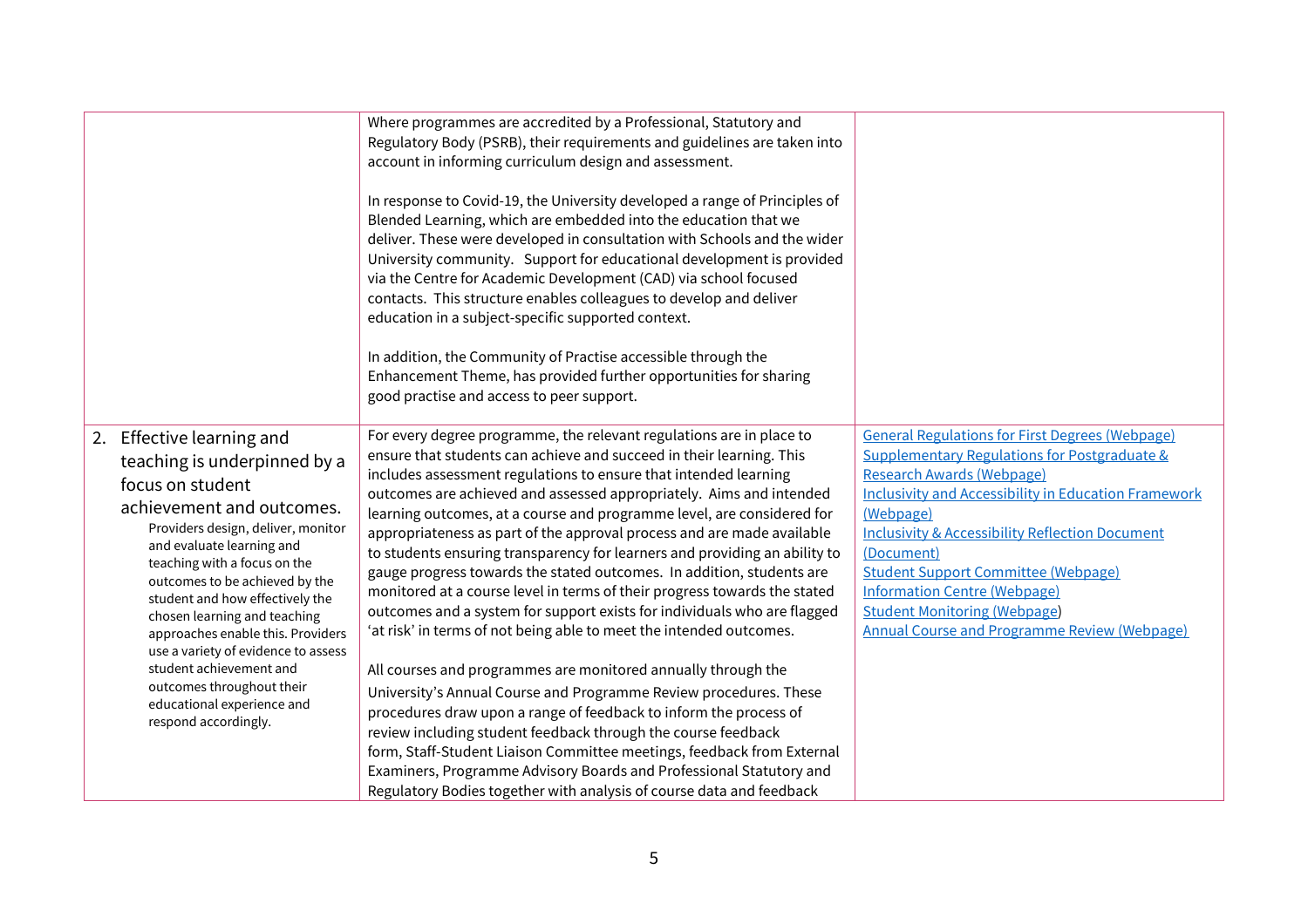|                                                                                                                                                                                 | from the course delivery team and input from class representatives. While<br>Schools manage the Annual Course Review process reviewing these<br>internally, all forms are submitted to the Quality Assurance<br>Committee (QAC) and these are sampled by QAC. Annual Programme<br>Reviews are submitted by Schools to QAC and are discussed with Schools<br>with any policy issues being referred to relevant committees for<br>consideration, as appropriate.<br>A Framework for Inclusivity and Accessibility in Education has been |                                                                                                                                                                                                                                                                                                                                                             |
|---------------------------------------------------------------------------------------------------------------------------------------------------------------------------------|---------------------------------------------------------------------------------------------------------------------------------------------------------------------------------------------------------------------------------------------------------------------------------------------------------------------------------------------------------------------------------------------------------------------------------------------------------------------------------------------------------------------------------------|-------------------------------------------------------------------------------------------------------------------------------------------------------------------------------------------------------------------------------------------------------------------------------------------------------------------------------------------------------------|
|                                                                                                                                                                                 | developed which draws together existing policies, guidance, resources,<br>support and specialist training provided to staff and students. This<br>responds to the commitments within the Aberdeen 2040 Strategy of<br>inclusivity, aiming to provide all students with the opportunity to reach<br>their full potential. This also takes into consideration elements of the<br>Equality Act 2010.                                                                                                                                     |                                                                                                                                                                                                                                                                                                                                                             |
|                                                                                                                                                                                 | The Planning Team provide data to Schools on non-continuation, degree<br>classifications, graduate outcomes and league tables, by means of the<br>PowerBI system. These data are then shared with Schools to enhance<br>their quality processes and inform improvements. The data also form part<br>of the discussion at the Student Support Committee, where data are<br>scrutinised by academic and professional service members.                                                                                                   |                                                                                                                                                                                                                                                                                                                                                             |
|                                                                                                                                                                                 | Student outcomes and achievement are discussed as part of the<br>University's ITR process with implications for learning and teaching<br>identified (see section 5 below).                                                                                                                                                                                                                                                                                                                                                            |                                                                                                                                                                                                                                                                                                                                                             |
| 3. Effective learning and<br>teaching provides students<br>with an equivalent high-<br>quality learning experience<br>irrespective of where, how or<br>by whom it is delivered. | The University has a very diverse student body. Our students may be<br>studying on campus in Aberdeen or on one of our TNE campuses, or<br>online studying either a full degree or a single short course. We have a<br>highly international student and staff population drawn from over 130<br>nationalities. We also have a long-standing commitment to widening<br>access. Our Aberdeen 2040 Strategy recognises this diversity and places<br>strong emphasis on inclusivity recognising our foundational purpose of               | Aberdeen 2040 Strategy (Webpage)<br><b>Inclusion and Accessibility (Webpage)</b><br><b>Equality, Diversity and Inclusion Policy (Webpage)</b><br><b>Equality Impact Assessments (Webpage)</b><br><b>Widening Access (Webpage)</b><br><b>Principles and Guidance for Blended Learning</b><br>(Webpage)<br><b>Risk Register Technical Guidance (Document)</b> |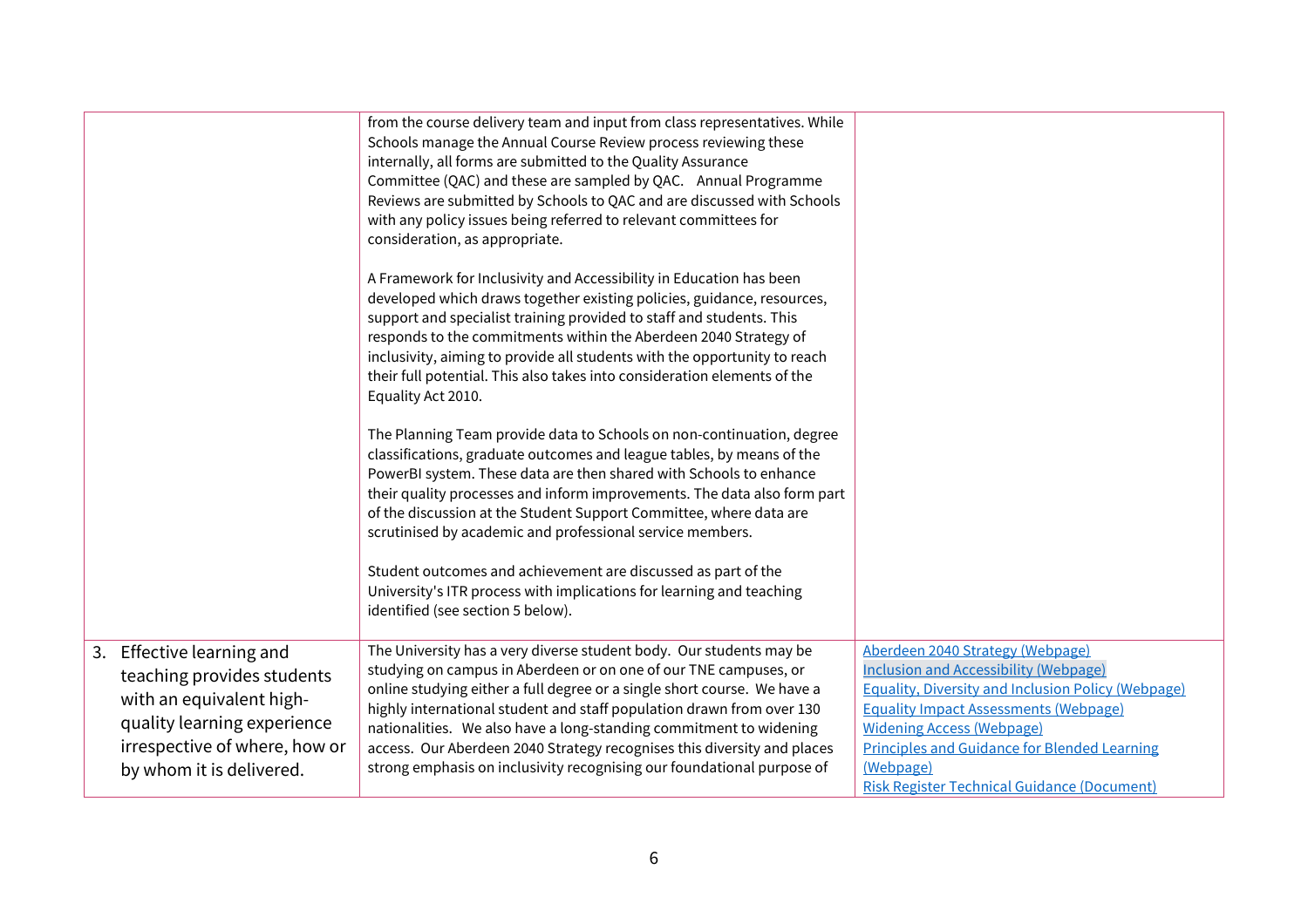| The nature, content and context<br>of students' learning experiences                                                                                                                                                                                                                                                                                                                                                                                                                                                                                                                                                    | being "open to all and dedicated to the pursuit of truth in the service of<br>others."                                                                                                                                                                                                                                                                                                                                                                                                                                                                                                                                                                                                                                                                                                                                                                                                                                                                                                                     | <b>Resilient Learning Community of Practice (Webpage)</b> |
|-------------------------------------------------------------------------------------------------------------------------------------------------------------------------------------------------------------------------------------------------------------------------------------------------------------------------------------------------------------------------------------------------------------------------------------------------------------------------------------------------------------------------------------------------------------------------------------------------------------------------|------------------------------------------------------------------------------------------------------------------------------------------------------------------------------------------------------------------------------------------------------------------------------------------------------------------------------------------------------------------------------------------------------------------------------------------------------------------------------------------------------------------------------------------------------------------------------------------------------------------------------------------------------------------------------------------------------------------------------------------------------------------------------------------------------------------------------------------------------------------------------------------------------------------------------------------------------------------------------------------------------------|-----------------------------------------------------------|
| may vary but providers ensure<br>parity of quality of learning<br>opportunities by adopting<br>inclusive learning and teaching<br>practices (see the Assessment<br>Theme for guidance on how this is<br>mirrored in providers' approaches<br>to assessment). Providers ensure<br>that practices take account of<br>different ways of learning, modes<br>of study, diverse educational,<br>linguistic, social and cultural<br>backgrounds, and abilities to<br>provide a flexible and inclusive<br>approach that enables and<br>empowers every student to fulfil<br>their potential and achieve a<br>successful outcome. | As part of the University Aberdeen 2040 Strategy, inclusivity is a key<br>strand and incorporates equality of opportunity and accessibility for all<br>students. The University's vision for Equality & Diversity is "To strive to<br>create an inclusive culture which celebrates the diversity of the<br>University's staff and students. In recognising that this diversity brings<br>new and engaging perspectives and enriches the experience of all who<br>work, study and visit the University, we will take a proactive approach to<br>embedding and mainstreaming the principles of Equality and<br>Diversity." The EDI policy supports this work.<br>The University operates Equality Impact Assessments to ensure that no<br>group is unduly discriminated against and to ensure activities are carried<br>out in a fair and transparent way. All new policies should be reviewed by<br>means of Equality Impact Assessments to ensure they are fit for purpose<br>in an inclusive environment. |                                                           |
|                                                                                                                                                                                                                                                                                                                                                                                                                                                                                                                                                                                                                         | The University has developed an Inclusivity and Accessibility in<br>Education Framework which aims to enable inclusion and accessibility to<br>be fully integrated into all aspects of the design and delivery of learning,<br>teaching and assessment. The Framework draws together relevant<br>guidance, policies, resources, support and specialist training relating to<br>accessibility and inclusivity.                                                                                                                                                                                                                                                                                                                                                                                                                                                                                                                                                                                              |                                                           |
|                                                                                                                                                                                                                                                                                                                                                                                                                                                                                                                                                                                                                         | We have a long-standing commitment to widening access and removing<br>unnecessary barriers for prospective students. In this way we aim to<br>create an inclusive educational environment to ensure every student has<br>the opportunity to reach their potential.                                                                                                                                                                                                                                                                                                                                                                                                                                                                                                                                                                                                                                                                                                                                         |                                                           |
|                                                                                                                                                                                                                                                                                                                                                                                                                                                                                                                                                                                                                         | Educational provision forming part of any collaboration e.g. TNE, joint<br>degrees etc is subject to the same quality scrutiny as standard home<br>campus provision. To ensure consistency of approach, and equality of<br>experience, student outcomes and evaluations are considered as part of a                                                                                                                                                                                                                                                                                                                                                                                                                                                                                                                                                                                                                                                                                                        |                                                           |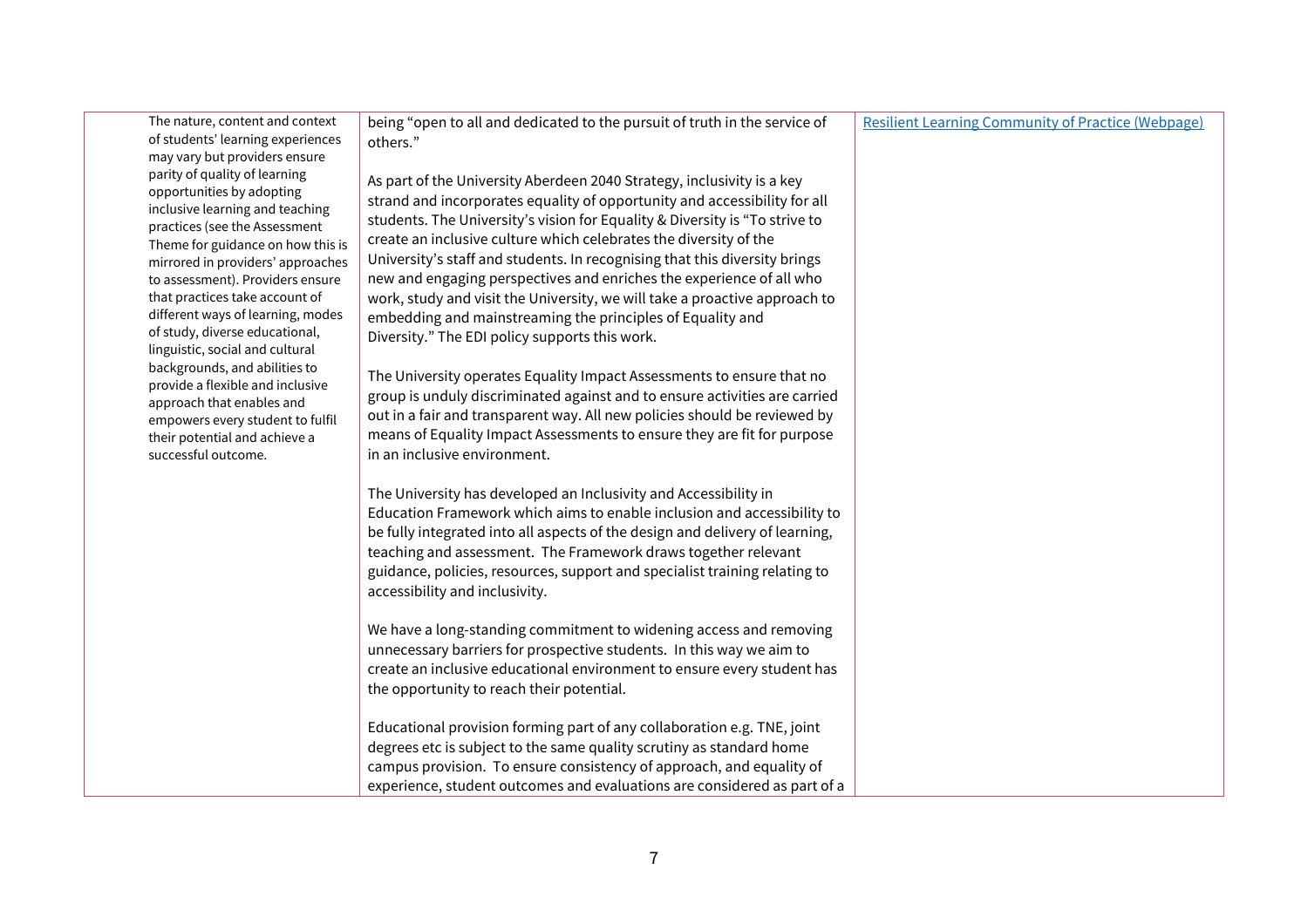|                                                                                                                                                                                                              | 'whole' irrespective of mode, method and geographical location of<br>delivery. For example, students studying at overseas campuses would be<br>considered at Examiners' Meetings alongside students on the Aberdeen<br>campus; similarly, School Internal Teaching Reviews include all teaching<br>irrespective of delivery method/location.<br>In response to Covid-19, the University developed a range of Principles of<br>Blended Learning, which are embedded into the education which we<br>deliver. These were developed in consultation with Schools and the wider<br>University community and were applied across the Institution, further<br>ensuring consistency in our delivery of learning irrespective of individual<br>circumstances. The University developed its 'No Detriment' policies and<br>procedures to specifically to ensure equality in outcomes throughout this<br>time.<br>In addition, the Resilient Learning Communities Enhancement Theme |                                                                                                                                                                                                                                                                                                          |
|--------------------------------------------------------------------------------------------------------------------------------------------------------------------------------------------------------------|--------------------------------------------------------------------------------------------------------------------------------------------------------------------------------------------------------------------------------------------------------------------------------------------------------------------------------------------------------------------------------------------------------------------------------------------------------------------------------------------------------------------------------------------------------------------------------------------------------------------------------------------------------------------------------------------------------------------------------------------------------------------------------------------------------------------------------------------------------------------------------------------------------------------------------------------------------------------------|----------------------------------------------------------------------------------------------------------------------------------------------------------------------------------------------------------------------------------------------------------------------------------------------------------|
|                                                                                                                                                                                                              | 'Community of Practice' has provided further opportunities for staff to<br>share good practice with supportive peers.                                                                                                                                                                                                                                                                                                                                                                                                                                                                                                                                                                                                                                                                                                                                                                                                                                                    |                                                                                                                                                                                                                                                                                                          |
|                                                                                                                                                                                                              | Similarly, the Education Strategic Risk Register is maintained by the<br>University Education Committee with its sub-Committees overseeing the<br>relevant risks. This offers oversight and discussion on the key areas and<br>risks pertinent to the Education portfolio.                                                                                                                                                                                                                                                                                                                                                                                                                                                                                                                                                                                                                                                                                               |                                                                                                                                                                                                                                                                                                          |
| 4. Effective learning and<br>teaching is informed through<br>reflective practice and<br>providers enable staff to<br>engage in relevant, timely<br>and appropriate professional<br>development that supports | The University's periodic review process, Internal Teaching Review,<br>allows for a holistic review of the pedagogic provision within the<br>academic Schools. This process is focused on quality enhancement with<br>the engagement of management, staff and students within the School.<br>The School is required to complete a Critical Analysis prior to the review<br>which reflects on the pedagogic provision currently taking place in the<br>School.                                                                                                                                                                                                                                                                                                                                                                                                                                                                                                            | <b>Internal Teaching Review (Webpage)</b><br><b>Critical Analysis Guidance (Document)</b><br><b>Annual Programme Review (Webpage)</b><br><b>Enhancement Themes, Leadership (Webpage)</b><br><b>Enhancement Themes, University (Webpage)</b><br><b>Annual Academic Development Symposium</b><br>(Webpage) |
| students' learning and high-<br>quality teaching.                                                                                                                                                            | Every programme (or cognate group of programmes) is required to<br>submit an Annual Programme Review, which encourages Schools to<br>reflect, review and discuss each programme and its constituent courses.                                                                                                                                                                                                                                                                                                                                                                                                                                                                                                                                                                                                                                                                                                                                                             |                                                                                                                                                                                                                                                                                                          |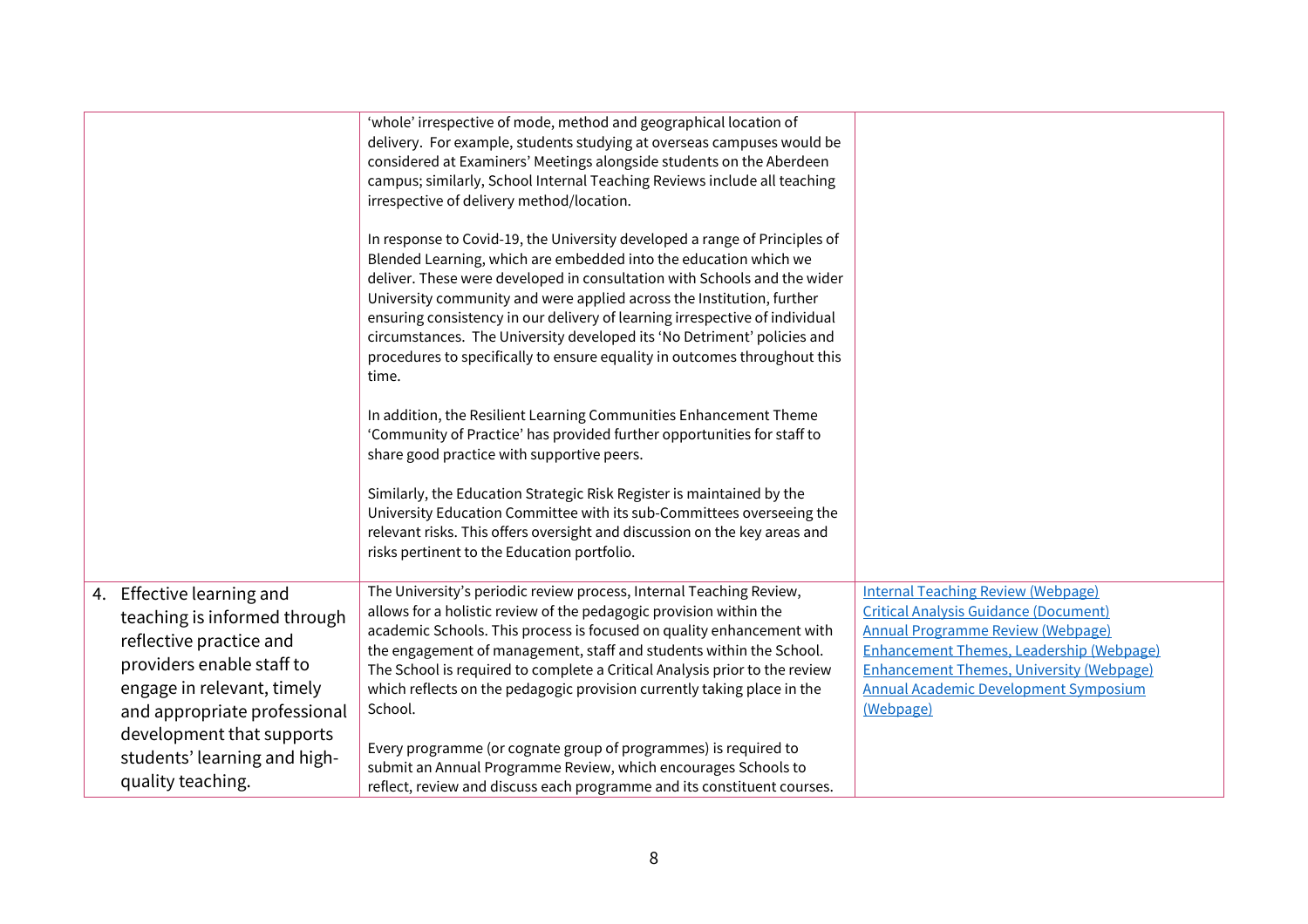| Effective student learning is<br>facilitated by interaction with<br>appropriately qualified, supported<br>and developed teaching and<br>support staff. Providers ensure<br>that staff demonstrate up-to date<br>knowledge and practice in both<br>their subject and appropriate<br>pedagogies. Providers ensure that<br>staff engage in self-reflection to<br>appropriately inform their<br>learning, teaching and assessment<br>design and practice. Staff are<br>provided with access to<br>continuing professional<br>development (CPD) that is<br>planned, monitored and<br>evaluated (for example, for its<br>impact on student achievement,<br>where possible). Providers offer<br>opportunities for all those<br>involved in learning and teaching<br>to inform each other's practice<br>and experience. | These programme reviews are overseen by the Quality Assurance<br>Committee, with support from the Academic Services team. They identify<br>areas of good and innovative practice, while also highlighting areas for<br>development and enhancement.<br>The University is fortunate to have input in sector-level leadership in the<br>Enhancement Theme, as our Vice-Principal, Education acts as Deputy<br>Chair and our Vice President for Education (AUSA) is the Student Lead.<br>Our institutional Enhancement Theme activities are overseen by the<br>Steering Group and shared with the Resilient Learning Community of<br>Practice. Activities are supported by the Centre for Academic<br>Development (CAD) which also co-ordinates the University's Annual<br>Academic Development Symposium which always aligns with the current<br>Enhancement Theme to which external colleagues are invited. Other<br>external-facing activities include our involvement with the<br>'Understanding Micro-Credentials and Small qualifications in Scotland'<br>and 'Valuing and Recognising Prior Learning and Experience' clusters.<br>CAD offers professional development (including programmes accredited<br>by AdvanceHE) for all staff and PGRs who teach and support learning.<br>Workshops, courses, networks and discussion fora encourage<br>participants to focus on active student engagement. |                                                                                                                                                                                                                                                                                                                                                                                                                                                                          |
|-----------------------------------------------------------------------------------------------------------------------------------------------------------------------------------------------------------------------------------------------------------------------------------------------------------------------------------------------------------------------------------------------------------------------------------------------------------------------------------------------------------------------------------------------------------------------------------------------------------------------------------------------------------------------------------------------------------------------------------------------------------------------------------------------------------------|---------------------------------------------------------------------------------------------------------------------------------------------------------------------------------------------------------------------------------------------------------------------------------------------------------------------------------------------------------------------------------------------------------------------------------------------------------------------------------------------------------------------------------------------------------------------------------------------------------------------------------------------------------------------------------------------------------------------------------------------------------------------------------------------------------------------------------------------------------------------------------------------------------------------------------------------------------------------------------------------------------------------------------------------------------------------------------------------------------------------------------------------------------------------------------------------------------------------------------------------------------------------------------------------------------------------------------------------------------------------------------------------------------|--------------------------------------------------------------------------------------------------------------------------------------------------------------------------------------------------------------------------------------------------------------------------------------------------------------------------------------------------------------------------------------------------------------------------------------------------------------------------|
| 5. Effective learning and<br>teaching is underpinned by<br>routine evaluation of<br>provision to manage and<br>enhance their learning and<br>teaching activities, including<br>achievement of qualification<br>and award outcomes.<br>Providers use a range of internal<br>and external information and                                                                                                                                                                                                                                                                                                                                                                                                                                                                                                         | The University's annual and periodic monitoring processes include<br>Annual Programme Review and Internal Teaching Review, respectively.<br>Annual Programme Reviews are the process by which Programme<br>Coordinators reflect and review their teaching provision on their courses<br>and programmes. This process feeds into the wider annual monitoring<br>activities and includes significant input from the Quality Assurance<br>Committee (QAC.<br>The Internal Teaching Review process occurs every 5-6 years and allows<br>Schools the opportunity to reflect on the pedagogic provision in their<br>School. The Review Panel includes External Subject Specialists (ESS). The                                                                                                                                                                                                                                                                                                                                                                                                                                                                                                                                                                                                                                                                                                                 | <b>Annual Programme Review (Webpage)</b><br><b>Internal Teaching Review (Webpage)</b><br><b>Internal Teaching Review Process (Document)</b><br><b>External Examining (Webpage)</b><br><b>School Planning Process</b><br>Aberdeen Student Experience Survey (Webpage)<br>NSS (Webpage)<br>University 5 <sup>th</sup> in UK for Student Satisfaction in NSS<br>(Webpage)<br><b>Student-Staff Liaison Committees (Document)</b><br><b>Course Evaluation Forms (Webpage)</b> |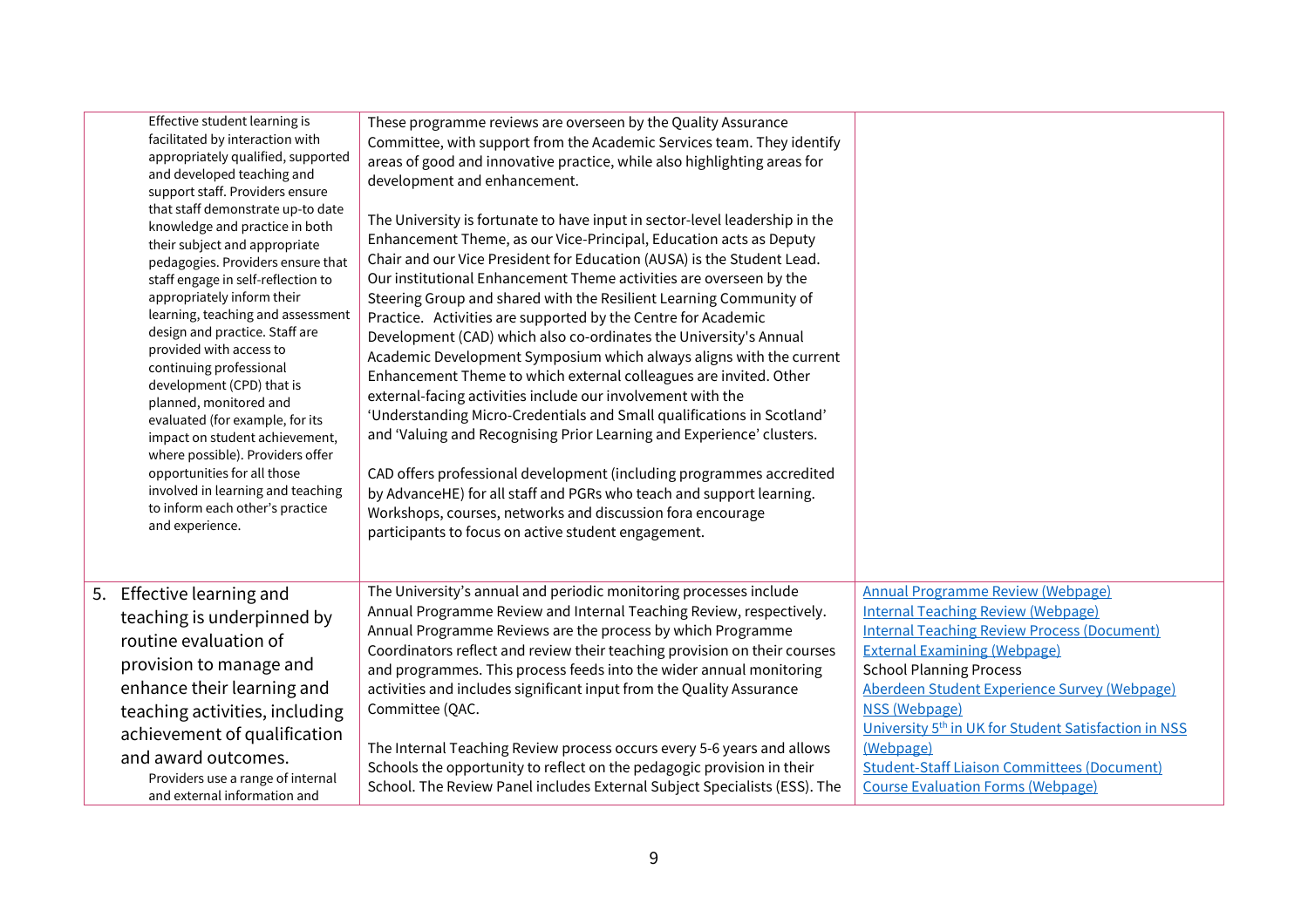| their approach to learning and<br>teaching under review, taking<br>deliberate steps to facilitate the<br>continuous improvement of the<br>learning opportunities and<br>support they provide. Evaluation<br>and enhancement takes place for<br>all learning and teaching<br>activities.<br>opportunity to meet with the Senior Management team and colleagues in<br>the Directorate of Planning to evaluate their provision, aspects of good<br>practice and aspects for development, as well as reviewing resource | professional practice. The teaching review includes sessions with an array<br>of stakeholders, including School management, academic and support<br>staff, as well as students. One of the key elements within the Internal<br>Teaching Review process is the Pedagogic Partnership Session, which<br>invites academic staff and students alike to join together to create an<br>action plan for the School and to assess each other's feedback.<br>External experts, including appointed external examiners, assist Schools<br>in the reflection and evaluation of teaching provision. Programme<br>Advisory Boards and similar include industry and academic experts to<br>assist the School/Programme in the enhancement of quality within the<br>provision. External Examiners are appointed to every programme (or<br>cognate group of programmes) and evaluate the teaching, learning and<br>assessment within that programme. Formal Examiners' Meetings allow<br>for an open and constructive dialogue with the School on matters<br>pertinent to the assessment and degree classification of students.<br>Schools are expected to liaise with their External Examiner on new<br>assessments and changes to existing assessments to ensure their<br>appropriateness. Where relevant, Schools also draw upon Professional,<br>Statutory & Regulatory Body guidance to inform the curriculum ensuring<br>it remains in alignment with requirements.<br>Provision provided with or through partner institutions is scrutinised on<br>an annual basis through the reports submitted to the QAC.<br>The planning process for Schools also allows for an evaluation of<br>provision. Each School and Professional Services Directorate has the |  |
|---------------------------------------------------------------------------------------------------------------------------------------------------------------------------------------------------------------------------------------------------------------------------------------------------------------------------------------------------------------------------------------------------------------------------------------------------------------------------------------------------------------------|--------------------------------------------------------------------------------------------------------------------------------------------------------------------------------------------------------------------------------------------------------------------------------------------------------------------------------------------------------------------------------------------------------------------------------------------------------------------------------------------------------------------------------------------------------------------------------------------------------------------------------------------------------------------------------------------------------------------------------------------------------------------------------------------------------------------------------------------------------------------------------------------------------------------------------------------------------------------------------------------------------------------------------------------------------------------------------------------------------------------------------------------------------------------------------------------------------------------------------------------------------------------------------------------------------------------------------------------------------------------------------------------------------------------------------------------------------------------------------------------------------------------------------------------------------------------------------------------------------------------------------------------------------------------------------------------------------------------------------------------------|--|
|---------------------------------------------------------------------------------------------------------------------------------------------------------------------------------------------------------------------------------------------------------------------------------------------------------------------------------------------------------------------------------------------------------------------------------------------------------------------------------------------------------------------|--------------------------------------------------------------------------------------------------------------------------------------------------------------------------------------------------------------------------------------------------------------------------------------------------------------------------------------------------------------------------------------------------------------------------------------------------------------------------------------------------------------------------------------------------------------------------------------------------------------------------------------------------------------------------------------------------------------------------------------------------------------------------------------------------------------------------------------------------------------------------------------------------------------------------------------------------------------------------------------------------------------------------------------------------------------------------------------------------------------------------------------------------------------------------------------------------------------------------------------------------------------------------------------------------------------------------------------------------------------------------------------------------------------------------------------------------------------------------------------------------------------------------------------------------------------------------------------------------------------------------------------------------------------------------------------------------------------------------------------------------|--|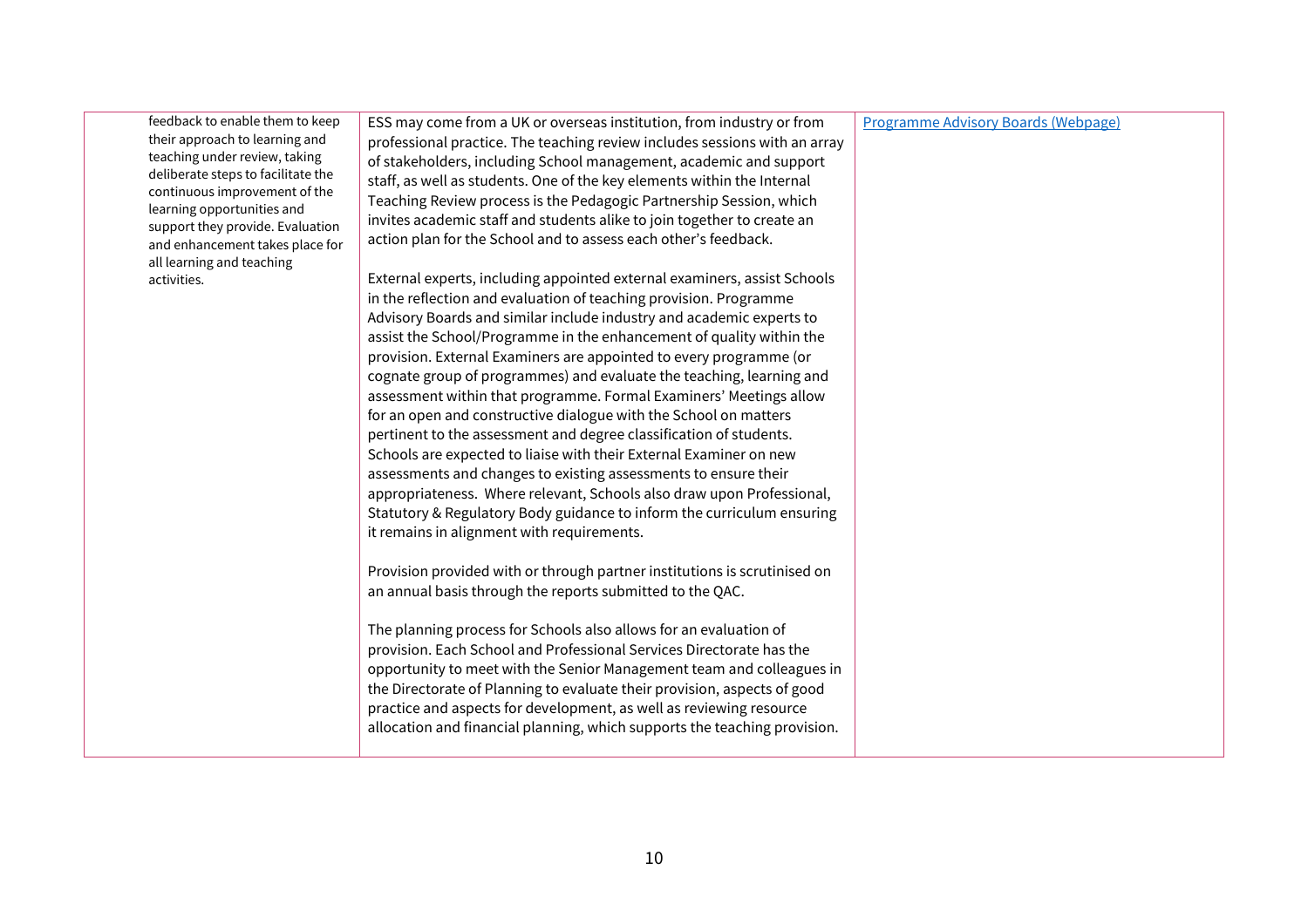|                                                                                                                                                                                                            | In terms of student evaluation of teaching, the University uses an array of<br>mechanisms to ensure teaching is high quality and that feedback can<br>enhance their education. These include:<br>Aberdeen Student Experience Survey: this is an internal survey<br>developed for University of Aberdeen students and is separate from<br>national surveys, such as NSS. The survey gathers feedback on an<br>array of University Services, facilities and activities which help to<br>inform enhancements to the student experience.<br>National Student Survey (NSS): NSS is managed by the Office for<br>٠<br>Students on behalf of the Scottish Funding Council and gathers<br>student opinion on the quality of their courses. This assists<br>Universities in enhancing the student and academic experience.<br>Student-Staff Liaison Committees: within each School, class<br>٠<br>representatives are invited to collaborative fora to discuss any<br>ongoing issues or concerns that the School could act upon or seek<br>University action on. These help to enhance the student learning<br>and teaching provision, and allow for constructive dialogue with<br>students.<br>Course Evaluation Forms: every student has the opportunity to<br>$\blacksquare$<br>submit feedback on each of their courses. This is accessed<br>electronically by a dedicated system and allows teaching staff to<br>ascertain the issues and positive aspects of their provision. These<br>forms feed into the wider annual monitoring activities, such as<br>Annual Course Reviews and Annual Programme Reviews. |                                                                                                                                                                                                                                                                                                                                    |
|------------------------------------------------------------------------------------------------------------------------------------------------------------------------------------------------------------|------------------------------------------------------------------------------------------------------------------------------------------------------------------------------------------------------------------------------------------------------------------------------------------------------------------------------------------------------------------------------------------------------------------------------------------------------------------------------------------------------------------------------------------------------------------------------------------------------------------------------------------------------------------------------------------------------------------------------------------------------------------------------------------------------------------------------------------------------------------------------------------------------------------------------------------------------------------------------------------------------------------------------------------------------------------------------------------------------------------------------------------------------------------------------------------------------------------------------------------------------------------------------------------------------------------------------------------------------------------------------------------------------------------------------------------------------------------------------------------------------------------------------------------------------------------------------------------------------------|------------------------------------------------------------------------------------------------------------------------------------------------------------------------------------------------------------------------------------------------------------------------------------------------------------------------------------|
| 6. Effective learning and<br>teaching activities, facilities<br>and resources make the<br>learning environment<br>accessible, relevant and<br>engaging to all students.<br>Providers design their learning | The University Estates Committee's purpose is to oversee the University's<br>estate in order that it can support world-class academic, teaching and<br>research activity. The Committee makes recommendations to the Policy<br>and Resources Committee and Court in terms of facilities development<br>required to enhance the learning environment.<br>The University has three Library sites, including the Sir Duncan Rice<br>Library and Taylor Law Library on the Old Aberdeen Campus, as well as<br>the Medical Library on the Foresterhill Campus. These libraries are<br>available to students throughout their studies and during term time are                                                                                                                                                                                                                                                                                                                                                                                                                                                                                                                                                                                                                                                                                                                                                                                                                                                                                                                                                   | Digitally Enhanced Learning Spaces, Online<br>(Webpage)<br>Digitally Enhanced Learning Spaces, Toolkit<br>(Webpage)<br><b>Our Libraries (Webpage)</b><br><b>Study Spaces (Webpage)</b><br><b>Hardship Options, including Digital Poverty Fund</b><br>(Webpage)<br><b>Framework on Accessibility &amp; Inclusivity in Education</b> |
| environment to be safe, accessible<br>and suitable for the nature of the                                                                                                                                   | open until late. During periods of exams, the libraries move to 24-hour                                                                                                                                                                                                                                                                                                                                                                                                                                                                                                                                                                                                                                                                                                                                                                                                                                                                                                                                                                                                                                                                                                                                                                                                                                                                                                                                                                                                                                                                                                                                    | (Webpage)                                                                                                                                                                                                                                                                                                                          |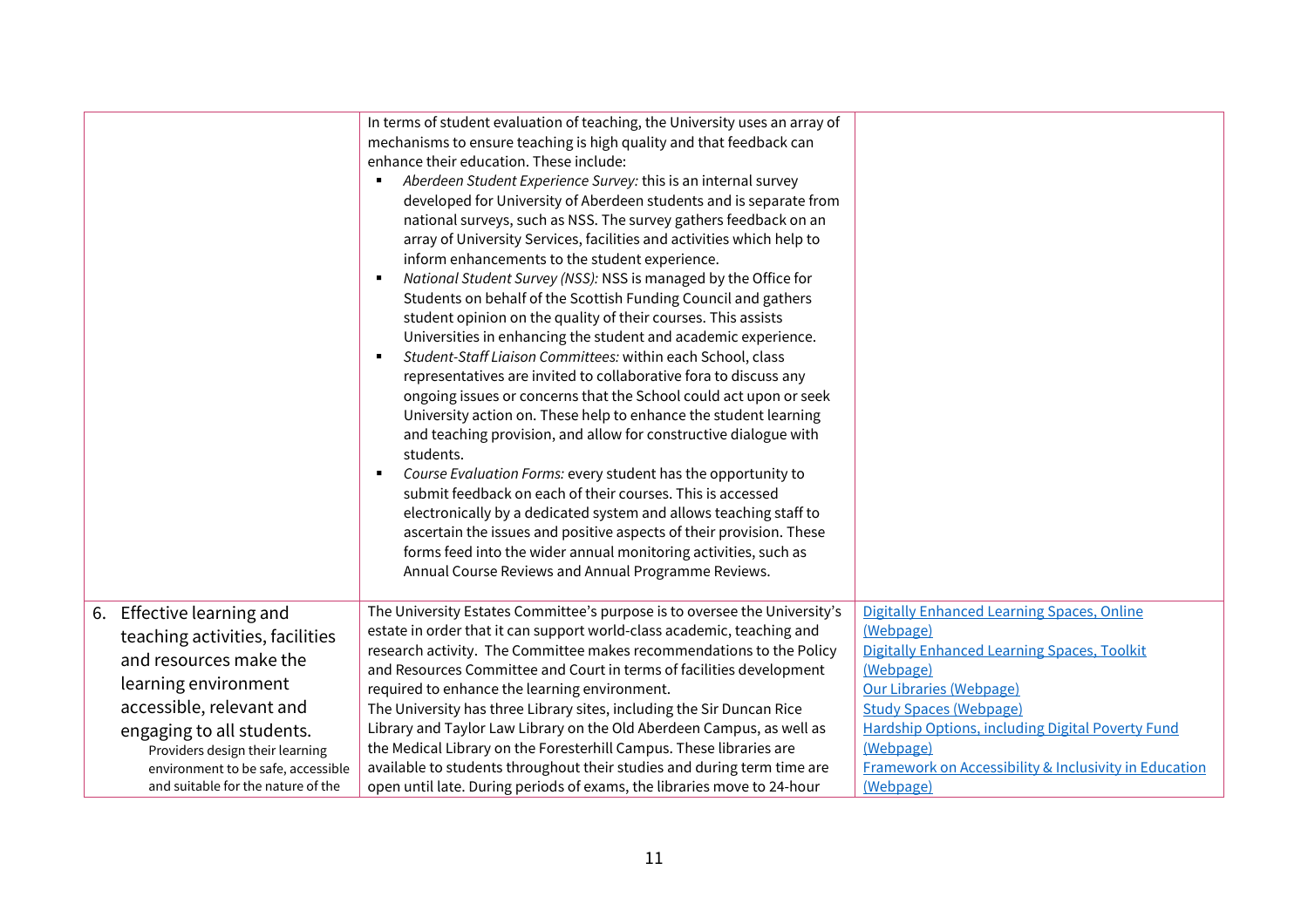learning activities and planned in a systematic way in consultation with students. The learning environment may encompass:

- physical environment (seating, lighting and acoustics, availability of technology)
- virtual environment (technological facilities including virtual learning environments and library systems) social learning environment (dialogue based on mutual dignity and respect and a safe environment for exploring new ideas and providing feedback).

opening which allows students the opportunity to study at all times of day. These ensure that resources and dedicated study spaces are available and accessible to students when they need them.

The University also has an array of dedicated study spaces, including:

- **The University Libraries**
- Computer classrooms which are available on all campuses, when not being used for teaching
- A number of drop-in co-lab based group student spaces in the Sir Duncan Rice Library and the Suttie Centre
- A small number of single occupancy study spaces, which can be booked for those with an online class followed directly by an on campus class and vice-versa.

The University also delivers transnational education through its Qatar Campus where teaching is delivered in partnership with AFG College and at the Aberdeen Institute of Data Science and Artificial Intelligence at South China Normal University. To ensure equity of student experience, care is taken to ensure the facilities and digital infrastructure align, where appropriate, with the Aberdeen campus taking account of cultural needs.

The University uses Virtual Learning Environments to support delivery of teaching, learning and assessment, both for students studying on campus and those learning online. Since 2019, Schools have been moving their courses from the Institutional VLE, MyAberdeen (which uses Blackboard Learn), to Blackboard's newer product, 'Ultra'. The Ultra Course View provides a simpler, more modern, personalised and accessible course experience for staff and students, than before. The Schools who have still to move over to Ultra will have completed this it time for teaching in September 2022.

Throughout the Covid-19 pandemic and prior, extensive work was carried out by colleagues in Digitally Enhanced Teaching and Meeting Spaces Group, including colleagues from Estates, IT, the Centre for Academic Development (CAD) and the Dean for Educational Innovation, which was

[Equality, Diversity and Inclusion Committee](https://www.abdn.ac.uk/staffnet/governance/equality-diversity-and-inclusion-committee-9357.php)  [\(Webpage\)](https://www.abdn.ac.uk/staffnet/governance/equality-diversity-and-inclusion-committee-9357.php) [Decolonising the Curriculum Steering Group](https://www.abdn.ac.uk/staffnet/governance/decolonising-and-enhancing-the-curriculum-steering-group-13989.php)  [\(Webpage\)](https://www.abdn.ac.uk/staffnet/governance/decolonising-and-enhancing-the-curriculum-steering-group-13989.php)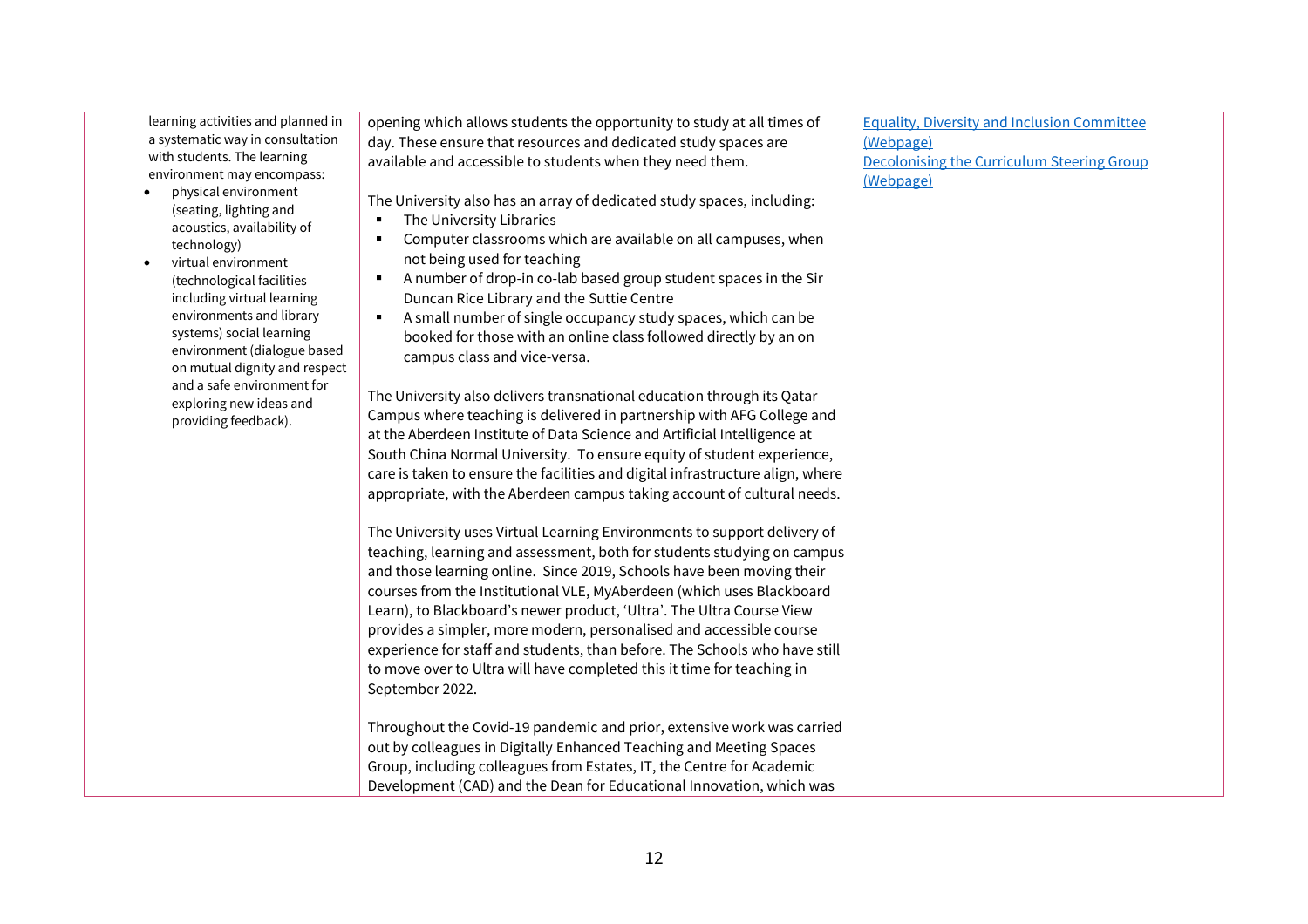| set up to oversee the development of digitally enhanced classrooms to<br>support the requirements for blended learning. This negates the necessity |  |
|----------------------------------------------------------------------------------------------------------------------------------------------------|--|
| for some staff to 'double teach' and allows for online and on-campus                                                                               |  |
| students to be present in the same place. This work is also part of an                                                                             |  |
| ongoing approach to developing our physical and digital infrastructure,                                                                            |  |
| particularly in support of our education provision.                                                                                                |  |
| In supporting students to engage in their studies, the University has also                                                                         |  |
| set up a range of hardship funds, which includes a Digital Poverty Fund for                                                                        |  |
| those students who did not have adequate or necessary equipment to                                                                                 |  |
| allow them to engage in their studies during blended learning. This is                                                                             |  |
| administered by the University student support team.                                                                                               |  |
| The University has recently developed its Framework on Inclusivity and                                                                             |  |
| Accessibility in Education, which draws on policies, guidance, resources,                                                                          |  |
| support and specialist training provided to all staff and students. This                                                                           |  |
| responds to the commitments within the Aberdeen 2040 Strategy of                                                                                   |  |
| inclusivity, aiming to provide all students with the opportunity to reach                                                                          |  |
| their full potential. It also outlines the range of support available to                                                                           |  |
| students to support them in their studies, should they require it.                                                                                 |  |
|                                                                                                                                                    |  |
| The Equality, Diversity and Inclusion Committee also plays a role in                                                                               |  |
| ensuring that the University is a safe, inclusive and accessible space for all                                                                     |  |
| staff and students, regardless of race, religion, disability, sexual                                                                               |  |
| orientation, or gender, for example. The Committee includes members of                                                                             |  |
| senior management, relevant colleagues and memberships of various                                                                                  |  |
| equality networks.                                                                                                                                 |  |
| In addition, as part of the ongoing Aberdeen 2040 Strategy agenda, the                                                                             |  |
| Decolonising the Curriculum Steering Group will develop an approach                                                                                |  |
| which addresses embedded racial stereotypes and/or limited                                                                                         |  |
| perspectives in the curriculum and will support Schools to develop                                                                                 |  |
| learning materials which offer students a rich diversity of views and role                                                                         |  |
| models. This will help to facilitate a safe and inclusive pedagogic                                                                                |  |
|                                                                                                                                                    |  |
| experience for students.                                                                                                                           |  |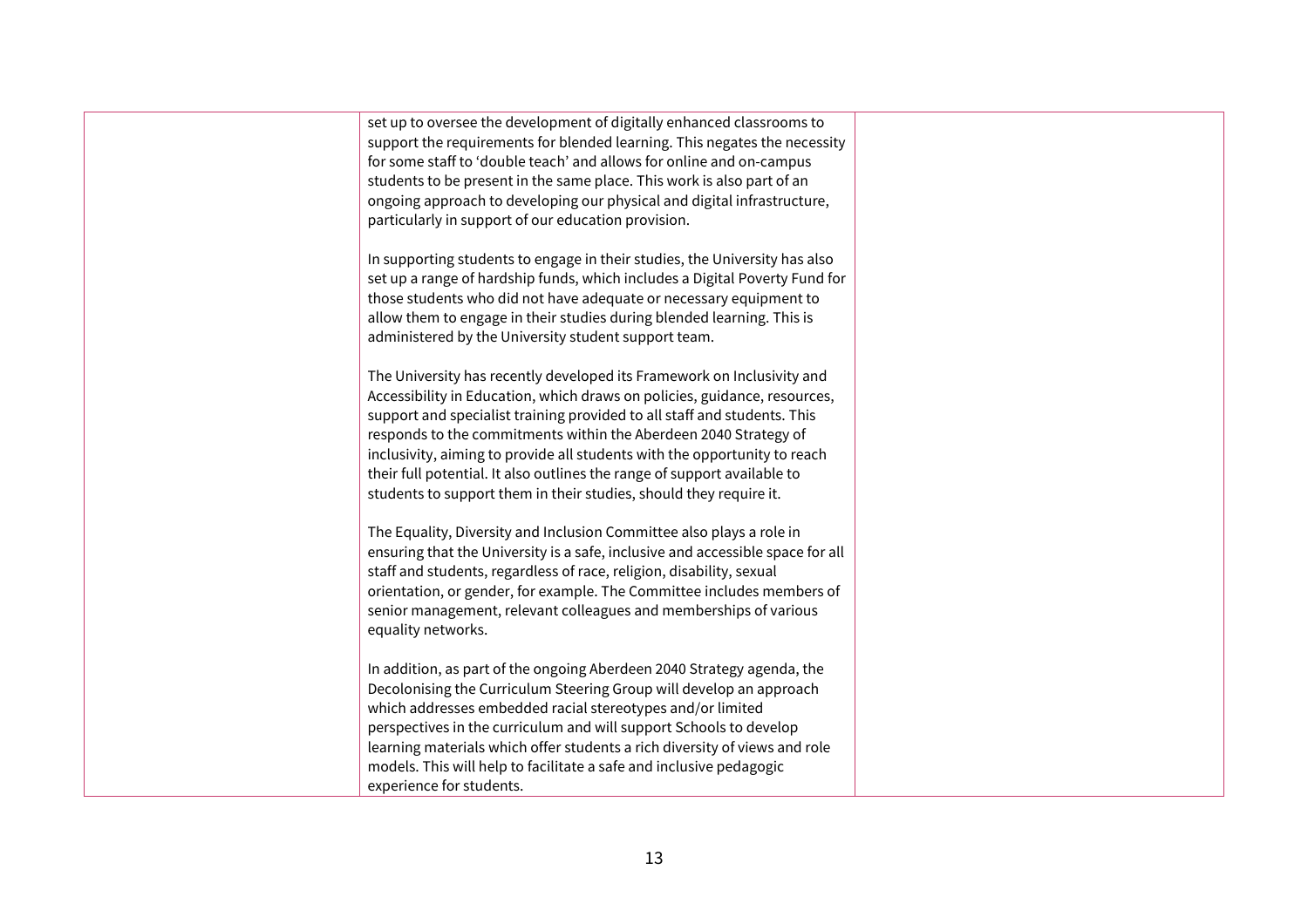7. Effective learning and teaching ensures that information about, and support for, learning and teaching is clear and accessible to all students and stakeholders.

Providers give clarity on the responsibilities of staff, students and, where appropriate, other stakeholders (such as employers involved in work-based learning and apprenticeships) for learning and teaching and its support. Information is provided in an inclusive, transparent and accessible way. Providers engage students to monitor, review and evaluate this information to ensure that it meets the needs of different groups of students.

The University committee structures related to Education have been changed to include greater focus and collaboration with the academic Schools. These changes ensure that there is close integration and communication between School Education Committees and the University Education Committee and its sub-committees. This ensures that decision-making relating to Education matters is appropriately informed by the discipline specific perspectives of all Schools. This close working with Schools is further strengthened by fortnightly informal meetings between the Vice Principal, Education and the Director of Academic Services and Online Education with the School Directors of Education providing a forum for engagement, discussion and close collaboration.

There are a range of communications that are provided to students prior to study and over the course of their studies that give detailed information on their teaching, learning and assessment. These are informed by the Student Communication Policy. These include:

- New Student Communications
- Ongoing eZines; providing relevant information on the student and academic experience
- Online Orientation; providing information on induction and orientation to students about their studies
- Orientation Events; which allow students to gain an insight into their studies

An area within the Virtual Learning Environment (VLE) which outlines the key policies and policy changes relevant to the students' teaching and learning is highlighted to students. This contains information and addresses issues such as what to do when absent, how to raise an appeal or complaint and processes for degree classification, among other things. Information is updated at least annually, with a communication issued to students and broadcast on social media to alert them to this important information. This ensures the information is disseminated to students in a clear and accessible manner.

[Student Communication Policy \(Policy\),](https://www.abdn.ac.uk/staffnet/documents/StudentCommunicationPolicy.pdf) note this is currently being reviewed. [Communicating with You \(Webpage\)](https://www.abdn.ac.uk/students/student-life/communicating-with-you-3032.php) [New Student Communications \(Webpage\)](https://www.abdn.ac.uk/students/student-life/email-archive.php) [Online Orientation and Induction \(Webpage\)](https://www.abdn.ac.uk/students/new-students/orientation-3620.php) [Key Policies for Students \(Webpage\)](https://www.abdn.ac.uk/staffnet/teaching/key-education-policies-for-students-11809?dm_i=5P1M,BST5,3K3F6U,1F5UH,1) [MyAberdeen \(Webpage\)](http://www.abdn.ac.uk/MyAberdeen) [Toolkit \(Webpage\)](https://www.abdn.ac.uk/toolkit/)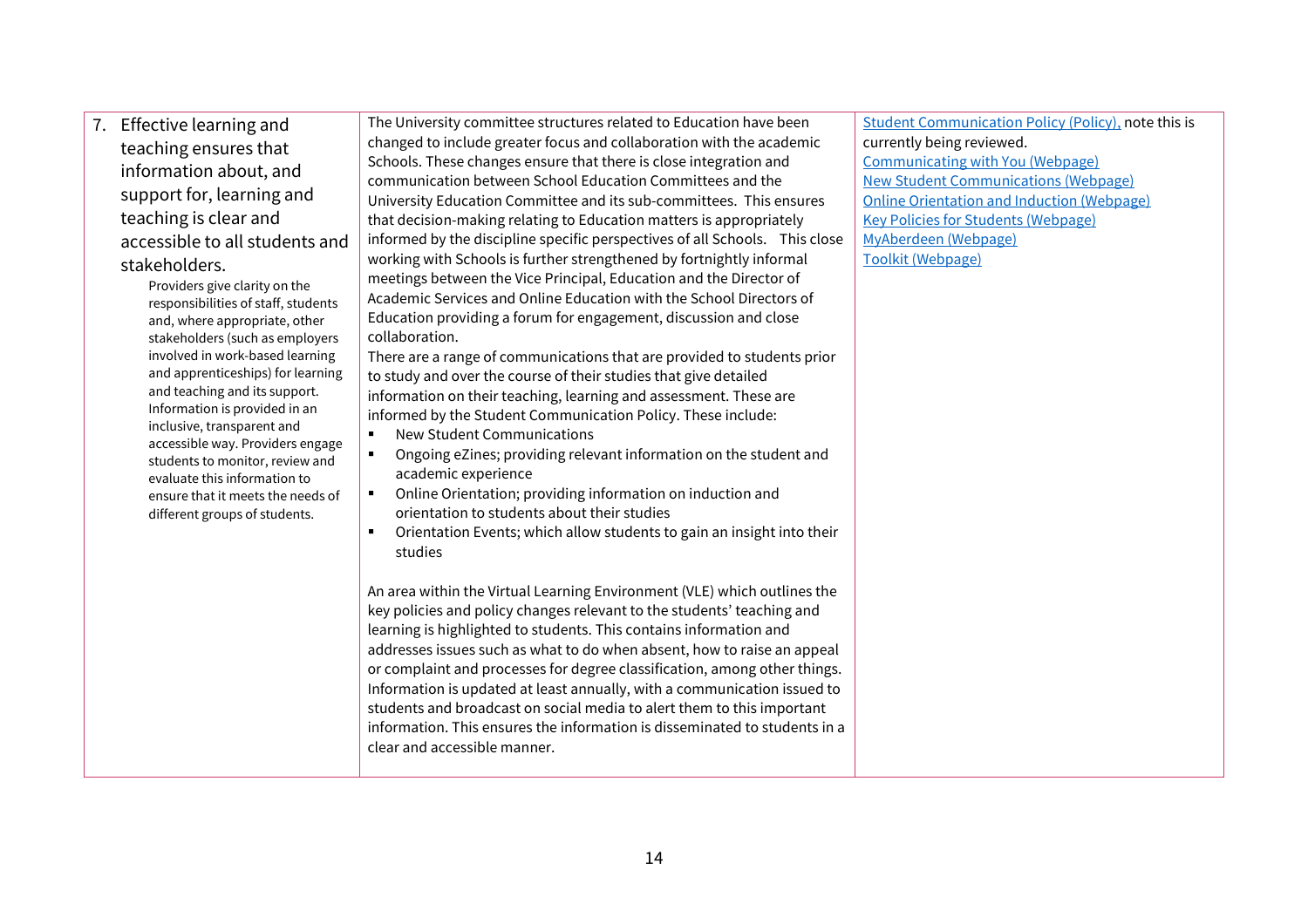|                                                                                                                                                                                                                                                                                                                                                                                                                                    | At a programme and course level, handbooks and information within VLE<br>organisational areas provides students with specific information relating<br>to their course and programme covering topics including intended<br>learning outcomes, assessment arrangements, key contacts and<br>deadlines.<br>Key resources and information about student support services are<br>available through the University's Virtual Learning Environment.<br>Information is also available in the University's Toolkit which provides a<br>rich set of learning resources.<br>Detailed information regarding our relationships and working practices<br>with employers and other stakeholders in relation to work-based learning<br>is available in our separate document mapping our policies and<br>procedures to Section 12 of the Quality Code relating to Work-Based<br>Learning.                                                                                                                                                                                                                                                                                                                            |                                                                                                                                                                                                                                                                                                                                                                                                                                                                                                                                                                                                                                                                                                                                                              |
|------------------------------------------------------------------------------------------------------------------------------------------------------------------------------------------------------------------------------------------------------------------------------------------------------------------------------------------------------------------------------------------------------------------------------------|------------------------------------------------------------------------------------------------------------------------------------------------------------------------------------------------------------------------------------------------------------------------------------------------------------------------------------------------------------------------------------------------------------------------------------------------------------------------------------------------------------------------------------------------------------------------------------------------------------------------------------------------------------------------------------------------------------------------------------------------------------------------------------------------------------------------------------------------------------------------------------------------------------------------------------------------------------------------------------------------------------------------------------------------------------------------------------------------------------------------------------------------------------------------------------------------------|--------------------------------------------------------------------------------------------------------------------------------------------------------------------------------------------------------------------------------------------------------------------------------------------------------------------------------------------------------------------------------------------------------------------------------------------------------------------------------------------------------------------------------------------------------------------------------------------------------------------------------------------------------------------------------------------------------------------------------------------------------------|
| 8. Effective learning and<br>teaching encourages and<br>enables students to take an<br>active role in their studies.<br>Providers enable students to<br>engage in independent learning<br>relevant to the level of study,<br>working in partnership with<br>individuals and teams to display<br>appropriate academic behaviour<br>and integrity. Providers assist<br>students to transition and<br>progress through their studies. | The University has established transition programmes with a focus on<br>widening access students and these have expanded during the COVID-19<br>pandemic to be available to all students. Recruitment and academic<br>colleagues collaborate closely on these programmes. These programmes<br>provide students with an insight into the University experience (academic<br>and wider) and students can be signposted to more specific training, such<br>as in relation to maths.<br>A staged orientation programme enables students (new and returning) to<br>enhance their skills in working with the University systems (such as the<br>Virtual Learning Environments and Toolkits) before teaching begins.<br>Orientation is at central University level, and also at School level, and is<br>reviewed constantly to ensure that it is as effective as possible for<br>students to be aware of what is expected of them and how to meet this.<br>When students join the University, Professional Development courses for<br>UG and PGT students enable further development of professional and<br>transferrable skills which students can use to ensure they engage actively<br>in their studies. | <b>Widening Access (Webpage)</b><br><b>Student Orientation (Webpage)</b><br>Pastoral Support & Guidance (Webpage)<br><b>Personal Tutoring (Webpage)</b><br>Peer Support (Webpage)<br>MyCurriculum (Webpage)<br><b>Support &amp; Wellbeing (Webpage)</b><br><b>Study Resources (Webpage)</b><br>Centre for Academic Development (Webpage)<br><b>Accredited Programmes, CAD (Webpage)</b><br><b>Inclusivity &amp; Accessibility in Education Framework</b><br>(Webpage)<br><b>Disability Services (Webpage)</b><br><b>Money Matters (Webpage)</b><br><b>Policy on Lecture Capture (Policy)</b><br><b>Class Representation, AUSA (Webpage)</b><br><b>Student Feedback (Webpage)</b><br><b>STAR Award (Webpage)</b><br><b>Co-Curricular Activities (Webpage)</b> |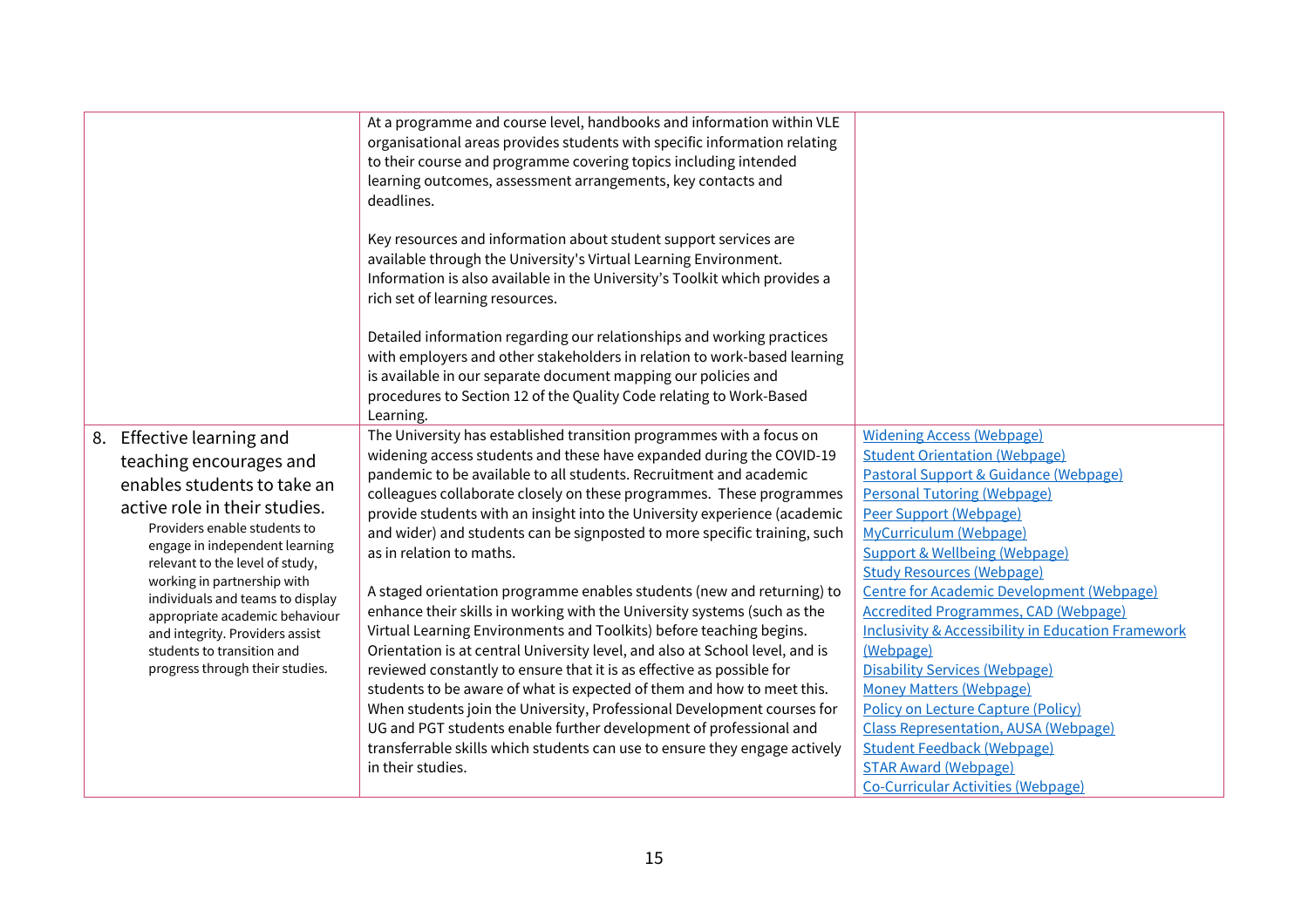| Pastoral support systems (such as the undergraduate Personal Tutor) and                                                                | <b>Principles and Guidance for Blended Learning</b>                                                           |
|----------------------------------------------------------------------------------------------------------------------------------------|---------------------------------------------------------------------------------------------------------------|
| peer support systems provide a framework within which students can                                                                     | (Webpage)                                                                                                     |
| raise questions informally, and also access more specific support (for                                                                 | How Do I Encourage Active Learning in the Online                                                              |
| example Registry, MyCurriculum and Student Support) to ensure they                                                                     | <b>Environment?</b> (Webpage)                                                                                 |
| have the necessary information and support.                                                                                            | <b>Students with Specific Support Needs (Webpage)</b><br><b>Equality, Diversity &amp; Inclusion (Webpage)</b> |
|                                                                                                                                        | <b>Student Monitoring (C6 and C7) (Webpage)</b>                                                               |
| The Student Learning Service (SLS) in the Centre for Academic<br>Development (CAD) works closely with students and academic staff. SLS |                                                                                                               |
| provide support for students and staff, ensuring students are able to take                                                             |                                                                                                               |
| an active role in their studies. For example, SLS provide support with                                                                 |                                                                                                               |
| respect to Specific Learning Differences.                                                                                              |                                                                                                               |
|                                                                                                                                        |                                                                                                               |
| The Accessibility and Inclusivity in Education Framework draws together                                                                |                                                                                                               |
| resource and practice to support staff in enabling all aspects of Education                                                            |                                                                                                               |
| to be inclusive such that all students can take an active role. The                                                                    |                                                                                                               |
| Disability Team in the Student Support and Advisory Team, School                                                                       |                                                                                                               |
| Disability Coordinators and academic staff collaborate to ensure that any                                                              |                                                                                                               |
| reasonable adjustments can be delivered in an effective and timely                                                                     |                                                                                                               |
| manner.                                                                                                                                |                                                                                                               |
|                                                                                                                                        |                                                                                                               |
| Financial support is available through the Hardship Fund to all students in                                                            |                                                                                                               |
| need. This was particularly valuable in providing IT hardware support in                                                               |                                                                                                               |
| COVID times.                                                                                                                           |                                                                                                               |
|                                                                                                                                        |                                                                                                               |
| The University's established policy regarding recording of lectures,                                                                   |                                                                                                               |
| alongside the practice of lectures only being recorded (and now                                                                        |                                                                                                               |
| captioned) in COVID times has provided flexibility for students and more                                                               |                                                                                                               |
| options for their active engagement in their studies.                                                                                  |                                                                                                               |
|                                                                                                                                        |                                                                                                               |
| The Aberdeen University Students' Association (AUSA) School Convenor                                                                   |                                                                                                               |
| system and Class representative system provides a formal structure for                                                                 |                                                                                                               |
| students to influence actively the ongoing and future delivery of teaching                                                             |                                                                                                               |
| and learning for example through Staff-Student Liaison Committees. The                                                                 |                                                                                                               |
| You Shape UoA feedback system and the Aberdeen Student Experience                                                                      |                                                                                                               |
| Support also provide other opportunities for feedback and academic and                                                                 |                                                                                                               |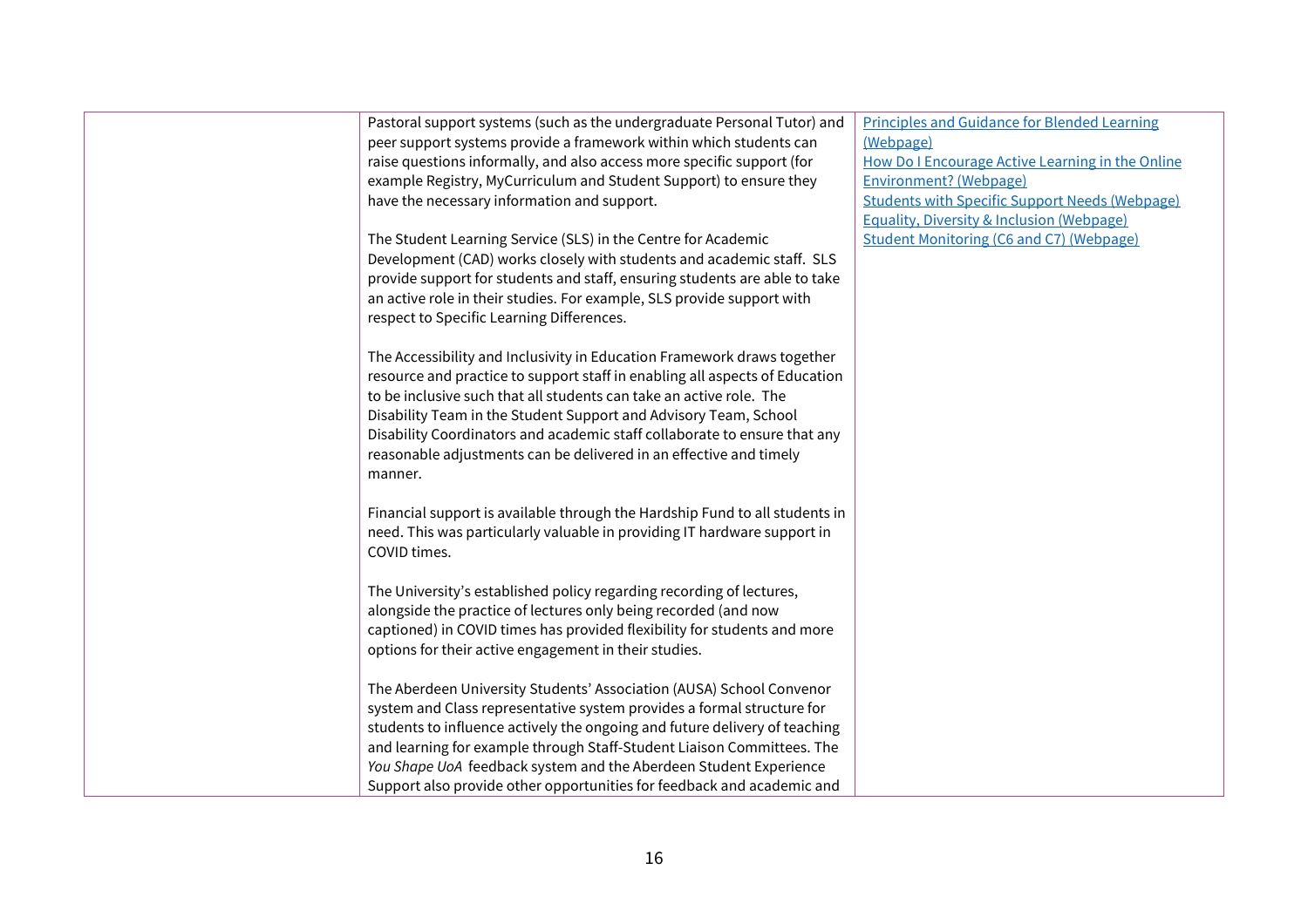| professional services colleagues work closely to ensure issues are          |
|-----------------------------------------------------------------------------|
| considered by the relevant person.                                          |
|                                                                             |
| In terms of co-curricular activities, the Careers and Employability Service |
| support a range of activities to enhance and support student learning.      |
| Some of these initiatives include the STAR (Students Taking Active Roles)   |
| Award, volunteering opportunities, career mentoring, study abroad, and      |
| enterprise and entrepreneurship. These activities are recognised on the     |
| Student Transcript as a recognition of the extra- and co-curricular         |
| activities that have been undertaken throughout their studies.              |
|                                                                             |
| The move to blended learning in the light of COVID has led to teaching,     |
| learning and assessment being delivered in different ways, providing a      |
| variety of means for students to engage actively. Discussion through the    |
| Aberdeen 2040 Delivery of Education Task and Finish Group is currently      |
| giving consideration to the future approach to be taken to delivery.        |
|                                                                             |
| The University recognises the links between delivery of teaching and        |
| learning and the wider University experience. There is regular              |
| collaboration between students, Professional Services Directorates and      |
| School to ensure that students are provided with the best opportunities     |
| to engage actively with their studies, particularly in relation to students |
| with particular experiences and characteristics (e.g. disabled, race,       |
| estranged from family).                                                     |
|                                                                             |
| The University has an established system of monitoring engagement with      |
| study to identify at an early stage those who may be struggling. This       |
| allows active engagement and support to be provided to ensure that          |
| students can be helped to get back on track with their studies.             |
|                                                                             |
| The delivery of education is structured around the Community of Inquiry     |
| Framework (Garrison, 2008; Vaughan, 2013). This model is based on an        |
| approach that students are supported to develop a social presence and       |
| through this be supported to enhance their active engagement with           |
| learning opportunities.                                                     |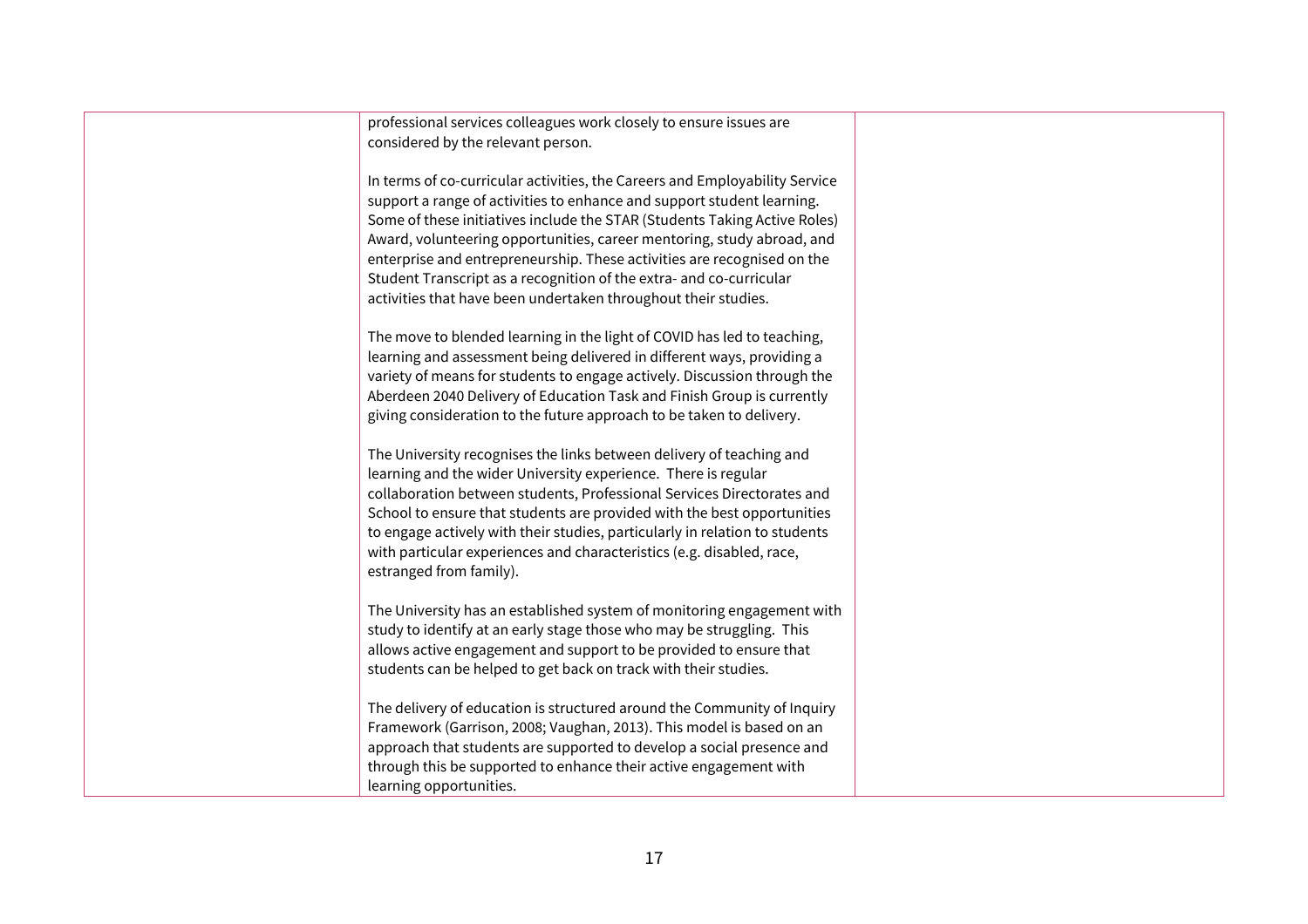| Within each Academic School, students are engaged in evaluation of their<br>Providers encourage and<br>9.                                                                                                                                                                                                                                                                                                                                                                                                                                                                                                                                                                                                                                                                                                                                                                                                                                                                                                                                                                                                                                                                                                                                                                                                                                                                                                                                                                                                                                                                                                                                                                                                                                                                                                                                                                                                                                                                                                                                                                                                                                                                                                                                                 |                                                                                                                                                                                                                                                                                                                                                                                |
|-----------------------------------------------------------------------------------------------------------------------------------------------------------------------------------------------------------------------------------------------------------------------------------------------------------------------------------------------------------------------------------------------------------------------------------------------------------------------------------------------------------------------------------------------------------------------------------------------------------------------------------------------------------------------------------------------------------------------------------------------------------------------------------------------------------------------------------------------------------------------------------------------------------------------------------------------------------------------------------------------------------------------------------------------------------------------------------------------------------------------------------------------------------------------------------------------------------------------------------------------------------------------------------------------------------------------------------------------------------------------------------------------------------------------------------------------------------------------------------------------------------------------------------------------------------------------------------------------------------------------------------------------------------------------------------------------------------------------------------------------------------------------------------------------------------------------------------------------------------------------------------------------------------------------------------------------------------------------------------------------------------------------------------------------------------------------------------------------------------------------------------------------------------------------------------------------------------------------------------------------------------|--------------------------------------------------------------------------------------------------------------------------------------------------------------------------------------------------------------------------------------------------------------------------------------------------------------------------------------------------------------------------------|
| teaching and learning experience in a myriad of ways. This includes the<br>enable students to evaluate<br>Student-Staff Liaison Committees, which include representation from all<br>and manage their own<br>student cohorts, levels and degree programmes. This is facilitated by the<br>learning development,<br>Class Representation System, linked closely with the Aberdeen University<br><b>Student Monitoring (Webpage)</b><br>supported by opportunities<br>Students' Association (AUSA). The Course Evaluation Form process<br>further allows students to provide feedback at a course level both in<br>for ongoing dialogue with<br>regard to areas for improvement but also areas of good practice.<br>staff.<br>Providers encourage students to<br><b>Cognitive Presence (Webpage)</b><br>As part of course design staff are encouraged to ensure that assessment<br>evaluate their learning<br>strategies include sufficient opportunities for formative assessment and<br>experiences and provide feedback<br>feedback, in addition to summative assessment. These provide students<br>in dialogue with individuals and<br>teams through deliberate steps<br>with opportunities to evaluate their own progress within a course.<br>that inform the enhancement of<br>learning and teaching.<br>The University recognises the importance of feedback in supporting and<br>developing students' learning and the value of self-evaluation as part of<br>this process. As such, the University operates a Feedback Framework<br>which provides students with a clear set of expectations for this process.<br>The Student Monitoring process is used to highlight students who may be<br>at risk of not meeting learning outcomes at a course level, as part of<br>a supportive framework. Students are encouraged to meet with staff to<br>discuss any issues they may be encountering and are signposted to<br>additional sources of support.<br>The University places strong emphasis on the involvement of students on<br>committees and in decision making. Each School has an Aberdeen<br>University Students' Association elected School Convener who is the lead<br>student representative for each School. They work closely with the | <b>Student-Staff Liaison Committees (Document)</b><br><b>Course Evaluation (Webpage)</b><br><b>Class Representation, University (Webpage)</b><br><b>Class Representation, AUSA (Webpage)</b><br><b>Feedback Framework (Webpage)</b><br>Design, Deliver and Evaluate your Teaching (Webpage)<br><b>University Education Committee (Webpage)</b><br>Senate, Membership (Webpage) |